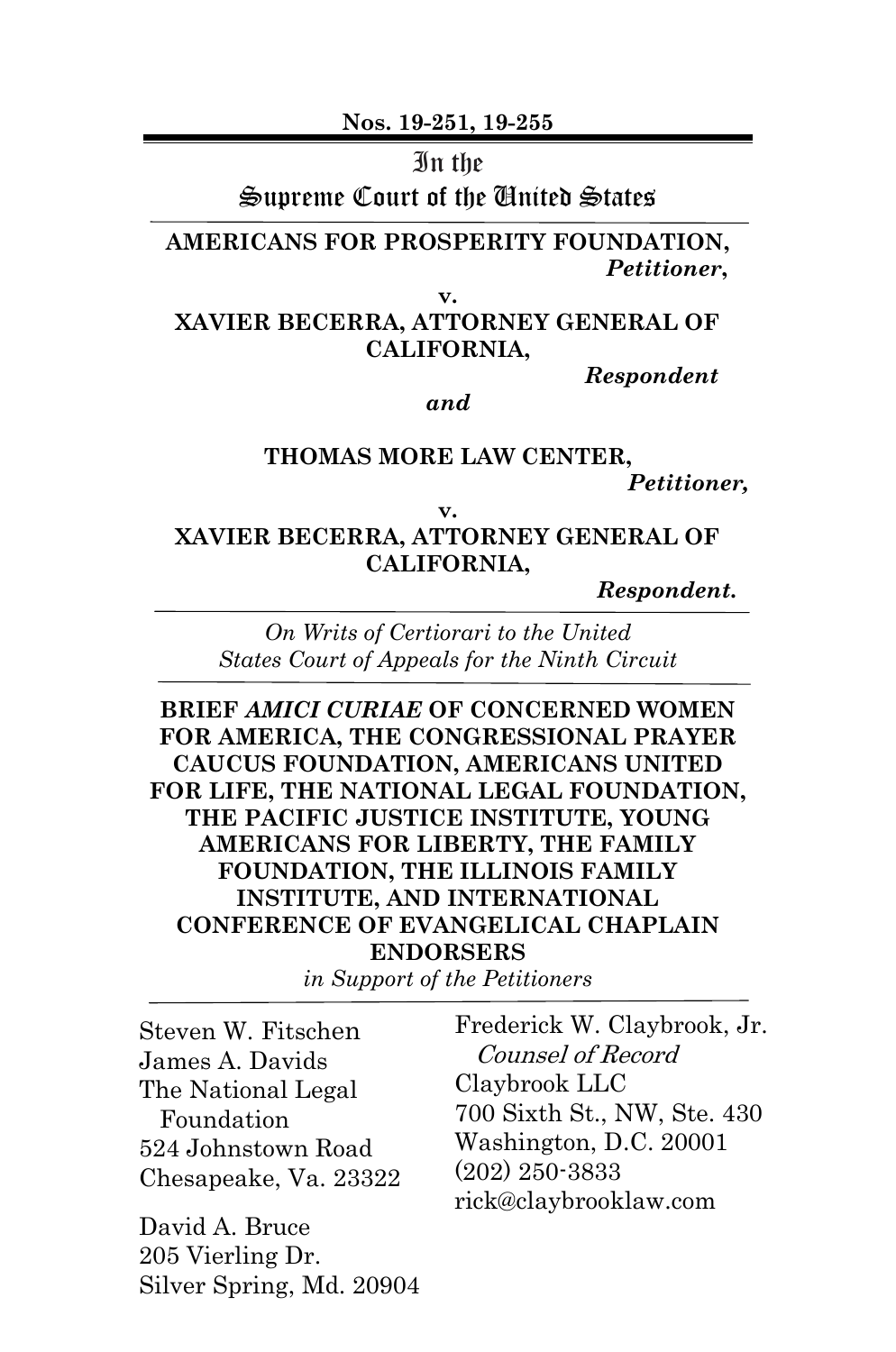## **TABLE OF CONTENTS**

|           | INTERESTS OF THE AMICI CURIAE 1                                                                                                               |  |
|-----------|-----------------------------------------------------------------------------------------------------------------------------------------------|--|
|           |                                                                                                                                               |  |
|           |                                                                                                                                               |  |
| Ι.        | These Cases Are Controlled by NAACP v.                                                                                                        |  |
| П.        | The Constitution's Text, Its Context, and Early<br>Precedent Confirm the Reach of the "Right of the                                           |  |
|           | III. This Court Recognizes the Importance of the<br>Right of Assembly and Makes It Applicable to<br>the States Via the Fourteenth Amendment 9 |  |
|           | IV. The Right of Assembly Goes Missing from This<br>Court's Jurisprudence, Being Replaced with a<br>More Limited "Right of Association" 15    |  |
| A.        | This Court in Roberts v. United States<br><i>Jaycees</i> Unduly Restricted the Right to                                                       |  |
| <b>B.</b> | This Court in Christian Legal Society v.<br>Martinez Wrongly Disregarded the<br>Organization's Freedom of Assembly 25                         |  |
| V.        | This Court's Precedent with Respect to First<br>Amendment Freedoms Cognate with Assembly<br>Should Guide This Court's Assembly                |  |
|           |                                                                                                                                               |  |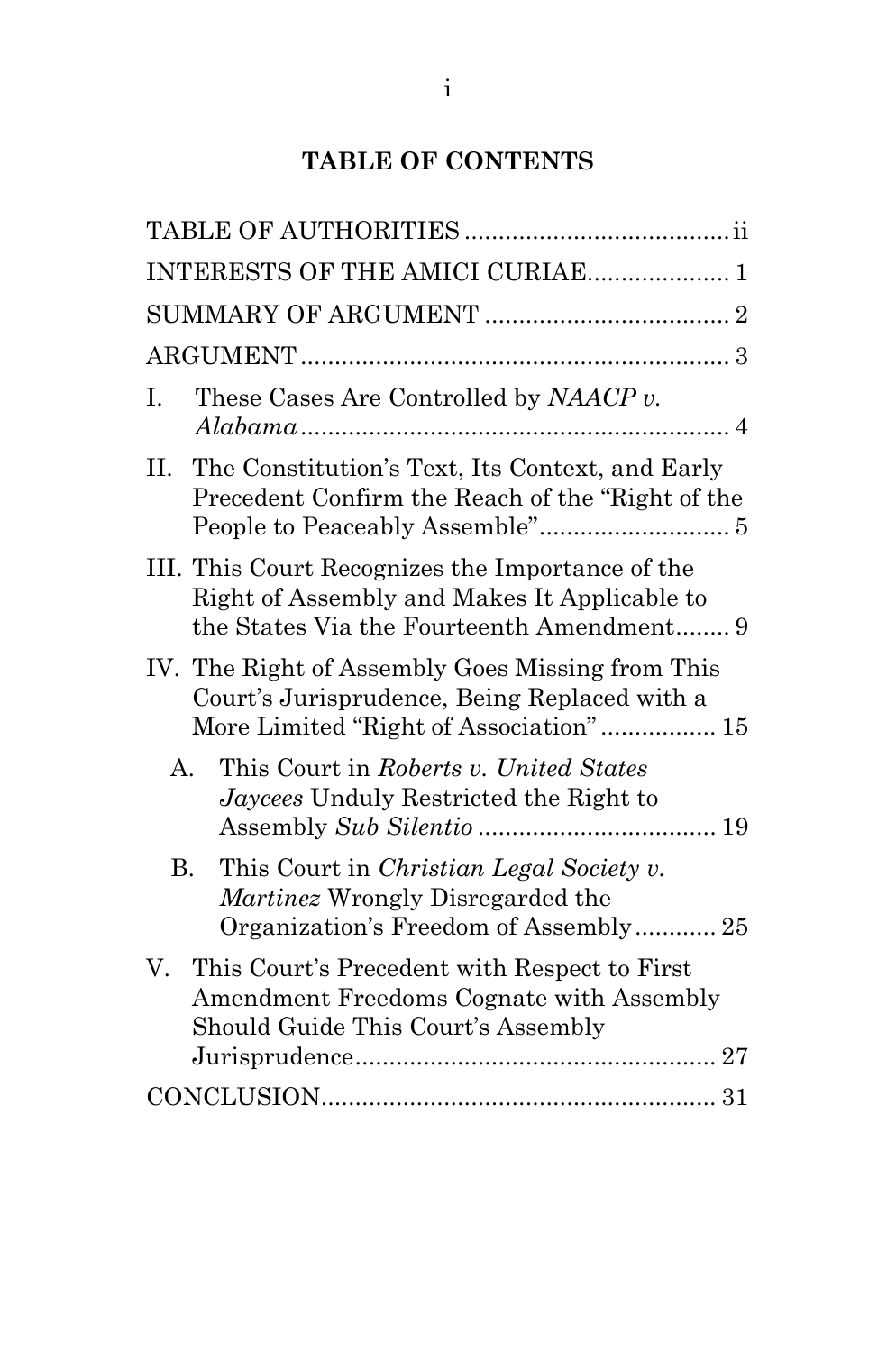# **TABLE OF AUTHORITIES**

## **Cases**

| Adler v. Bd. of Educ., 342 U.S. 485 (1952) 11                                        |
|--------------------------------------------------------------------------------------|
| Agency for Int'l Dev. v. All. for Open Soc'y Int'l,                                  |
| Am. Comm'ns Ass'n v. Douds,                                                          |
| Bates v. Little Rock, 361 U.S. 516 (1960) 15-17, 21                                  |
| Bd. of Directors of Rotary Int'l v.<br>Rotary Club of Duarte, 481 U.S. 537 (1987) 24 |
| Boy Scouts of Am. v. Dale,                                                           |
| Church of Lukumi Babalu Aye, Inc. v. Hialeah,                                        |
| Citizens United v. FEC, 558 U.S. 310 (2010) 3                                        |
| Christian Legal Soc'y v. Martinez,                                                   |
|                                                                                      |
| DeJonge v. Oregon,<br>299 U.S. 353 (1937)  11-12, 14, 21, 27                         |
| <i>Dennis v. United States, 341 U.S. 494 (1951) </i> 11                              |
| Eisenstadt v. Baird, 405 U.S. 438 (1972) 18-19                                       |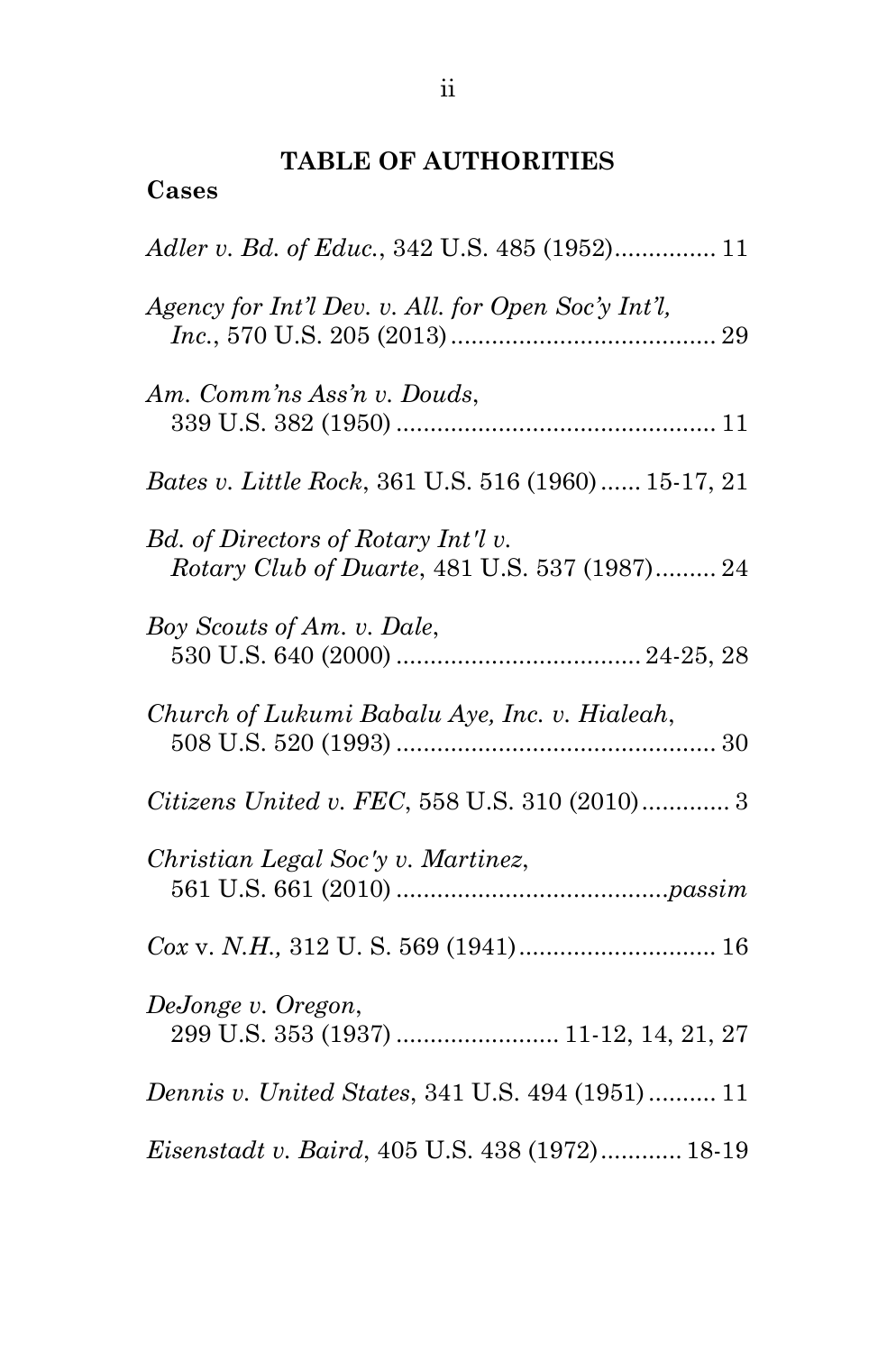| Gay Students Org. of the Univ. of N.H. v.<br>Bonner, 509 F.2d 652 (1st Cir. 1974) 22-23       |
|-----------------------------------------------------------------------------------------------|
| Gibson v. Fla. Legis. Investigation Comm.,                                                    |
| Gilmore v. Montgomery, 417 U.S. 556 (1974)  22                                                |
| Griswold v. Conn., 381 U.S. 479 (1965)  18                                                    |
| Healy v. James, 408 U.S. 169 (1972) 26                                                        |
| Herndon v. Lowry, 301 U.S. 242 (1937)  12                                                     |
| Hosanna-Tabor Evan. Lutheran Church and<br>Sch. v. EEOC, 565 U.S. 171 (2012) 30               |
| Hurley v. Irish-Am. Gay, Lesbian and Bisexual Grp.<br>of Boston, Inc., 515 U.S. 557 (1995) 29 |
| Jacobson v. Mass., 197 U.S. 11 (1905)  16                                                     |
| Kovacs v. Cooper, 336 U.S. 77 (1949) 16                                                       |
|                                                                                               |
|                                                                                               |
| Murdock v. Pa., 319 U.S. 105 (1943) 16                                                        |
| NAACP v. Alabama, 357 U.S. 449 (1958)passim                                                   |
|                                                                                               |
| NIFLA v. Bacerra, 138 S. Ct. 2361 (2018)  28                                                  |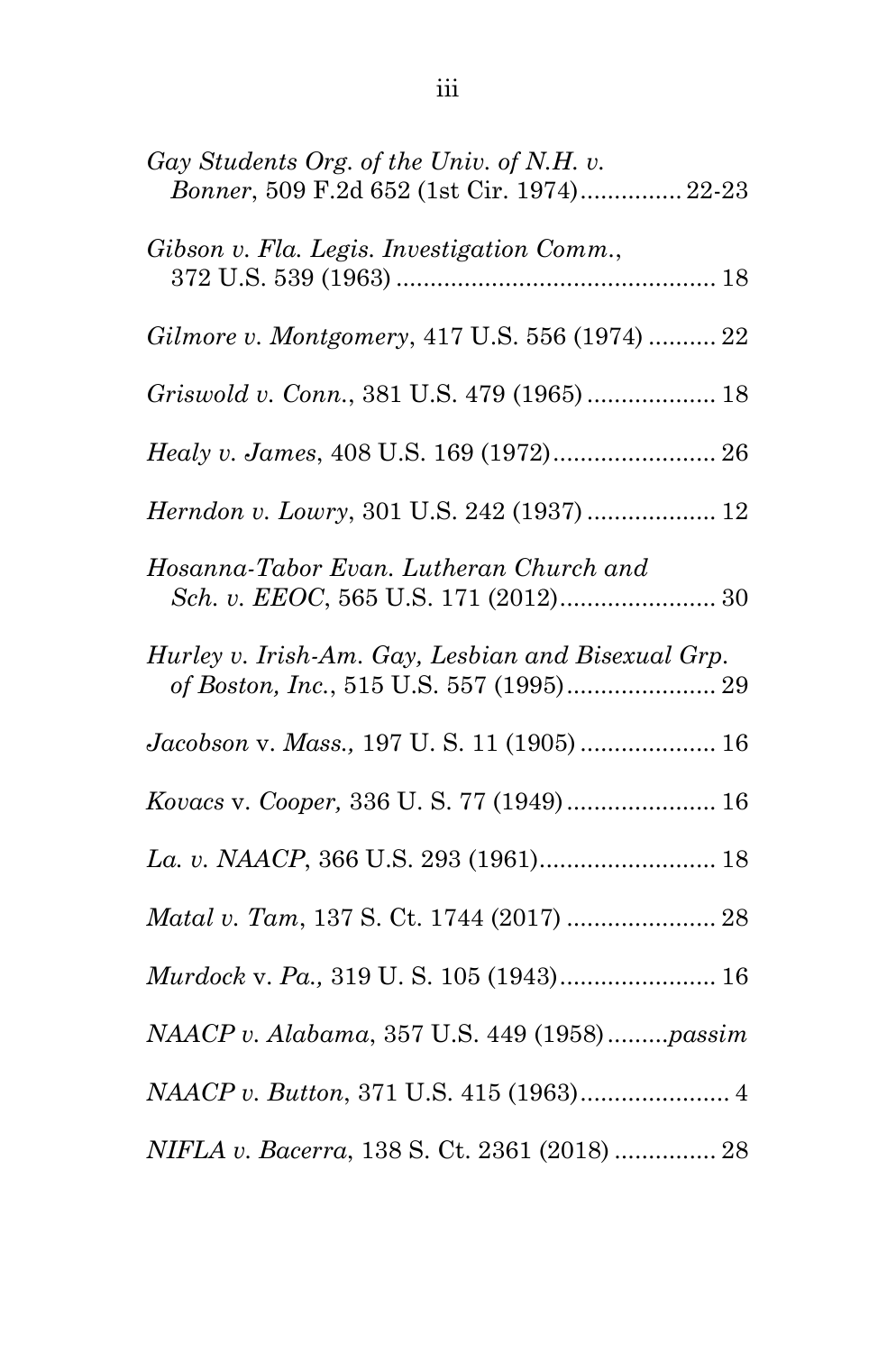| N.Y. ex rel. Bryant v. Zimmerman,                            |
|--------------------------------------------------------------|
| N.Y. State Club Ass'n v. City of N.Y.,                       |
| N.Y. Times v. Sullivan, 376 U.S. 254 (1964)  11              |
| Our Lady of Guadalupe Sch. v. Morrisey-Berru,                |
| Prince v. Mass., 321 U.S. 158 (1944) 16                      |
| Reed v. Town of Gilbert, 576 U.S. 155 (2015)  29             |
| Roberts v. U.S. Jaycees,                                     |
| Schneider v. State, 308 U.S. 147 (1939) 16                   |
| Shelton v. Tucker, 364 U.S. 479 (1960) 17                    |
| Snyder v. Phelps, 562 U.S. 443 (2011)  28                    |
| State ex rel. Poulson v. Grand Lodge of Mo.                  |
| Thomas v. Collins,<br>323 U.S. 516 (1945)  12-14, 24, 27, 28 |
| United States v. Wis. ex rel. La Follette,                   |
| W. Va. Bd. of Educ. v. Barnette,                             |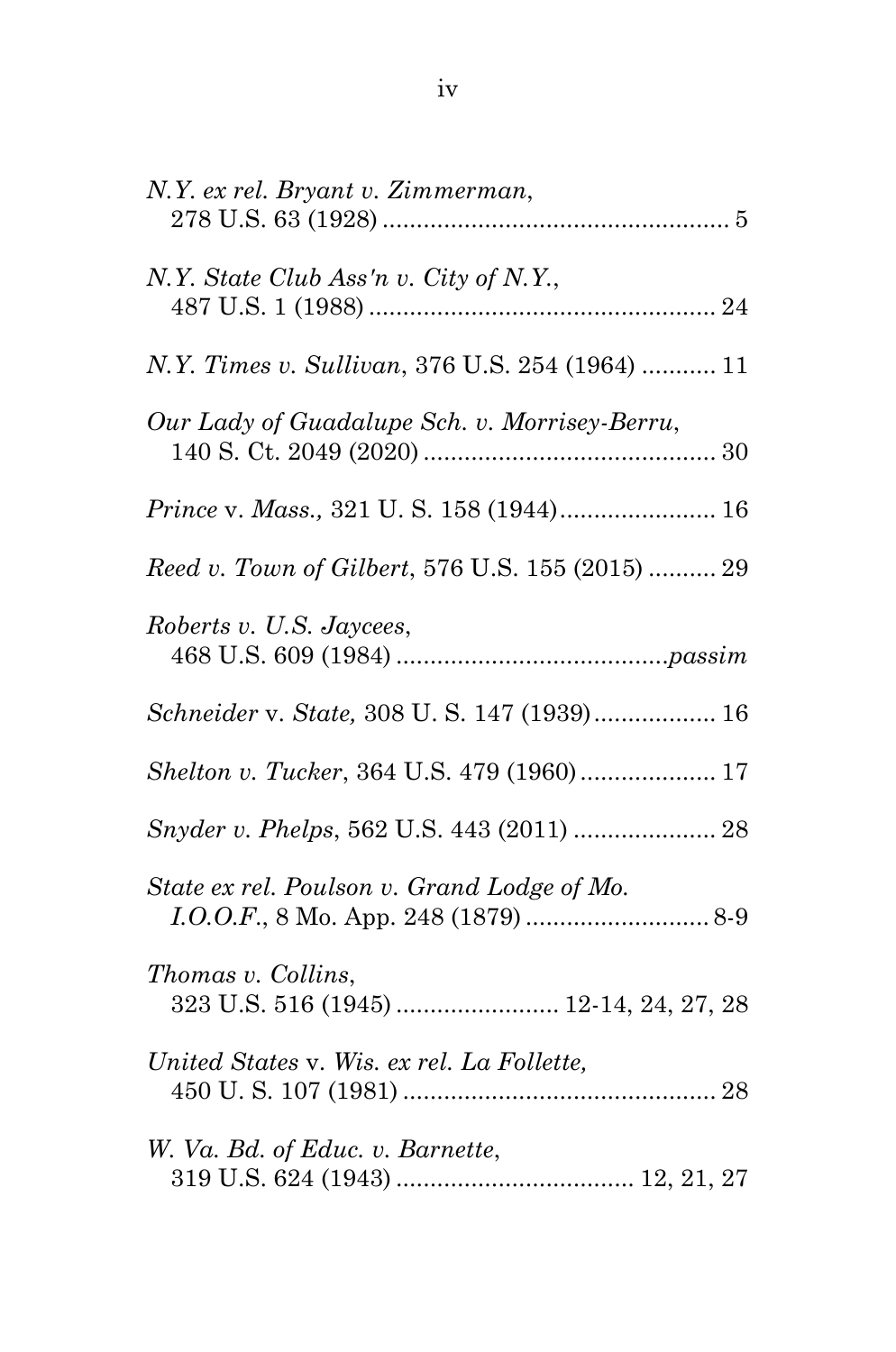|  |  | Whitney v. Cal., 274 U.S. 357 (1927) 9-11, 21, 28 |  |
|--|--|---------------------------------------------------|--|
|  |  |                                                   |  |

## **Constitutional Provisions**

|--|--|--|

## **Other Authorities**

| Neil H. Cogan, The Complete Bill of Rights: The                                                         |
|---------------------------------------------------------------------------------------------------------|
| Drafts, Debates, Sources, and Origins (Oxford                                                           |
|                                                                                                         |
| Debate on the Const., Pt. 2 (Library of Am. 1993)  6                                                    |
| $L_{\text{max}}$ D $L_{\text{max}}$ $L_{\text{max}}$ $L_{\text{max}}$ $L_{\text{max}}$ $L_{\text{max}}$ |

John D. Inazu, *Liberty's Refuge: The Forgotten Freedom of Assembly* (Yale Univ. Press 2012), *available at* https://www.jinazu.com/ ............*passim*

| Richard A. Epstein, "The Constitutional Perils of |  |
|---------------------------------------------------|--|
| Moderation: The Case of the Boy Scouts," 74 So.   |  |
|                                                   |  |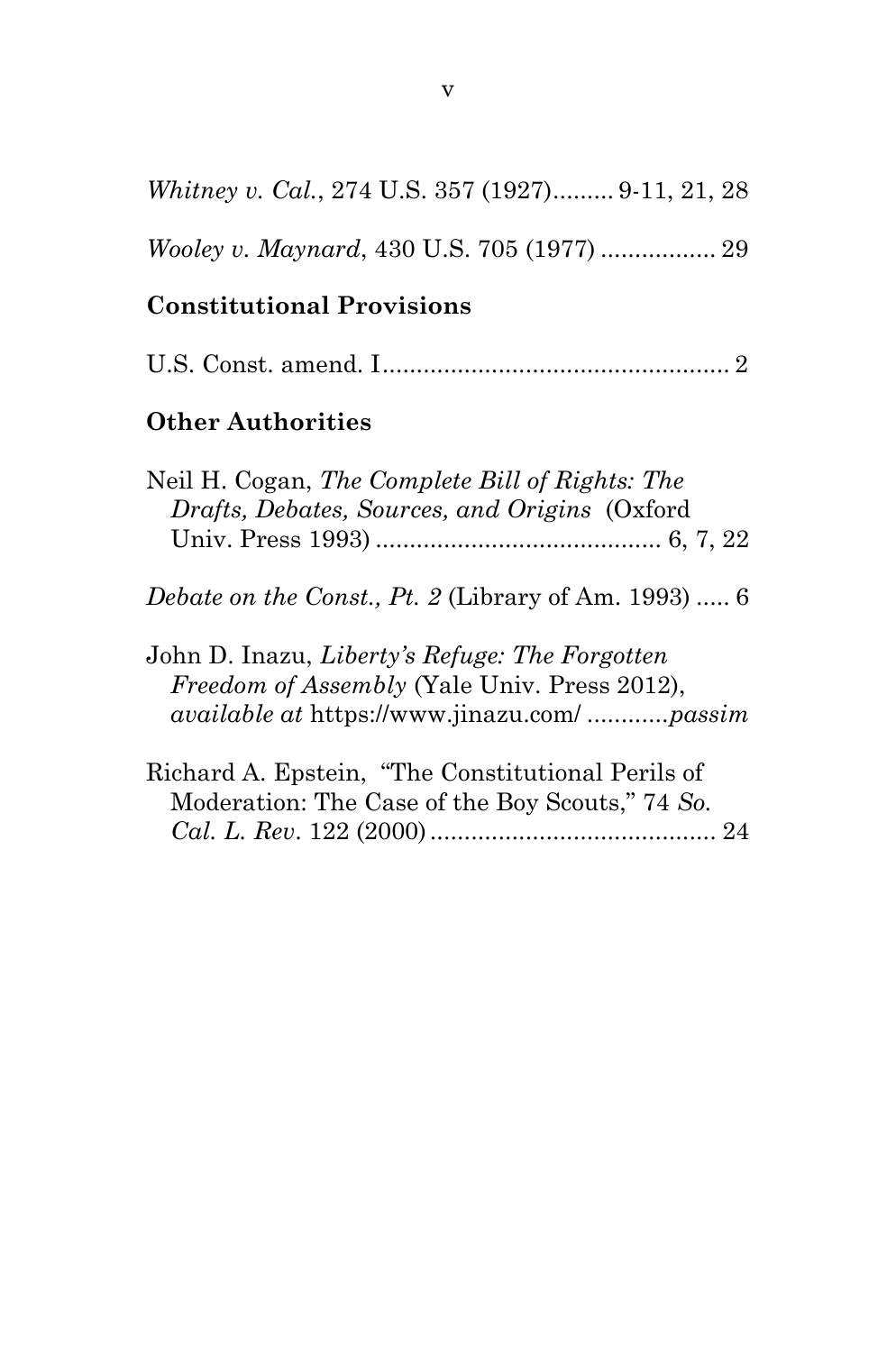#### **INTERESTS OF THE** *AMICI CURIAE***<sup>1</sup>**

The *Amici* are each non-profit organizations which respect the privacy of their donors and dues-paying members by not publicizing their identities without their consent. They each believe this is important to the vitality of their organization, even though they have various focuses, as demonstrated below.

**Concerned Women for America** is the largest women's public policy organization in the United States, with approximately 500,000 supporters from all 50 States.

The **Congressional Prayer Caucus Foundation,** with an associated national network of citizens, legislators, pastors, business owners, and opinion leaders hailing from forty-one states, protects religious freedoms and promotes prayer, including in public places.

**Americans United for Life** is a non-partisan organization advocating for pro-life policy at the state and federal levels.

The **National Legal Foundation** and the **Pacific Justice Institute** are public interest law firms dedicated to the defense of First Amendment liberties, including the freedoms of speech, assembly, and religion.

<sup>&</sup>lt;sup>1</sup> The parties have consented to the filing of this brief in writing. No counsel for any party authored this brief in whole or in part. No person or entity other than *Amici* and their counsel made a monetary contribution intended to fund the preparation or submission of this brief.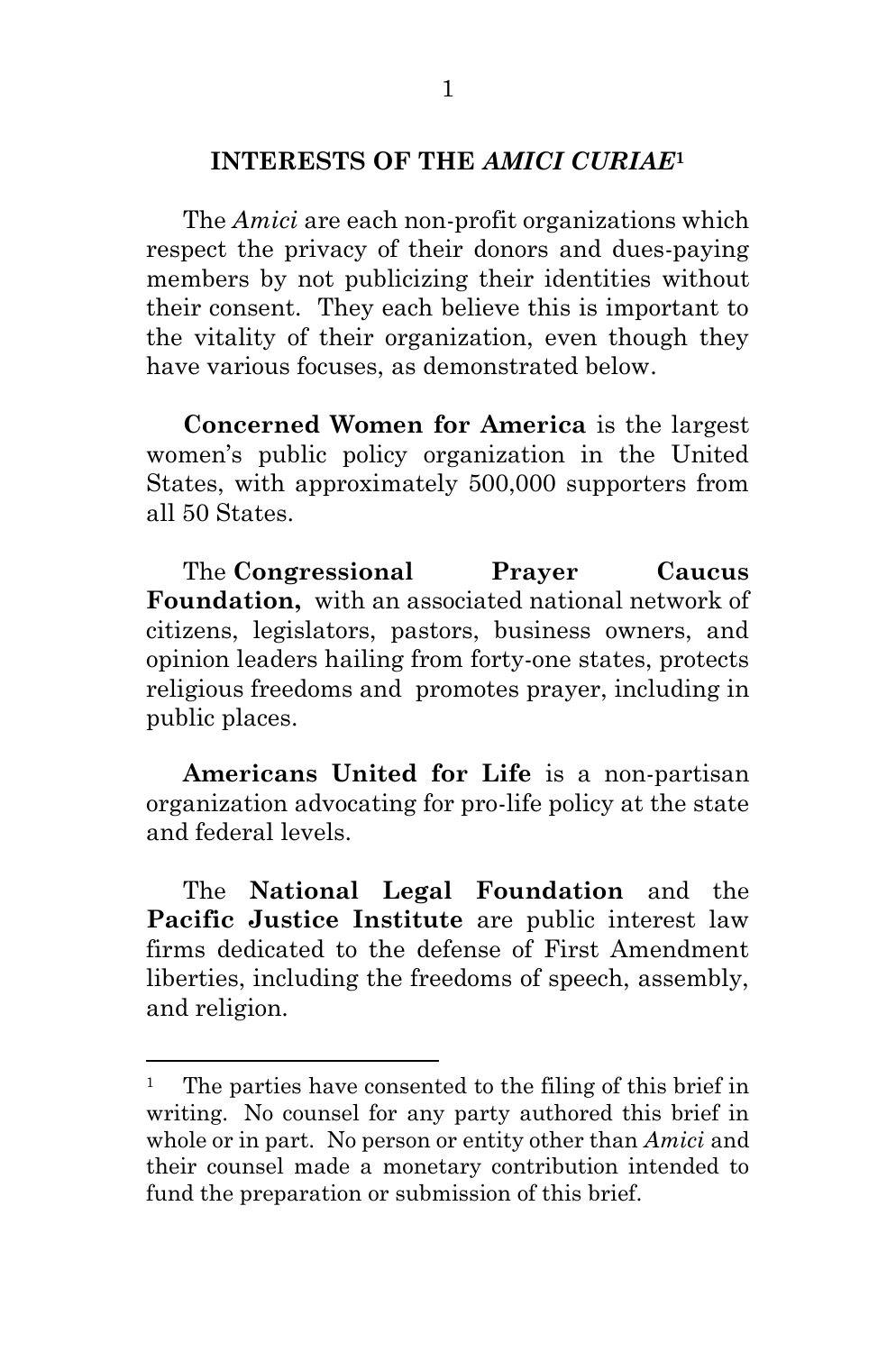**Young Americans for Liberty** focuses on speech and political advocacy among college students by building chapters on campuses across the United States.

**The Family Foundation** and the **Illinois Family Institute** engage in policymaking and advocacy relating to family issues.

The **International Conference of Evangelical Chaplain Endorsers** associates military chaplains and safeguards their religious liberties.

#### **SUMMARY OF ARGUMENT**

These cases call upon this Court to remember "the forgotten freedom," <sup>2</sup> the "right of the people to peaceably assemble." <sup>3</sup> They should be resolved in favor of the organizations and their donors under the authority of *NAACP v. Alabama.* <sup>4</sup> But this Court in that decision coined the term "right of association," 5 and, in the following years, this Court's sole focus has become that subsidiary right, elaborating on it in ways that hamstring the proper and historical reach of the Assembly Clause.

<sup>2</sup> John D. Inazu, *Liberty's Refuge: The Forgotten Freedom of Assembly* 21 (Yale Univ. Press 2012) (hereinafter, "Inazu"), *available at* https://www.jinazu.com/ libertys-refuge.

<sup>3</sup> U.S. Const. amend. I ("Congress shall make no law . . . abridging . . . the right of the people to peaceably assemble  $\ldots$ .").

<sup>4</sup> 357 U.S. 449 (1958).

<sup>5</sup> *Id.* at 463 ("constitutionally protected right of association").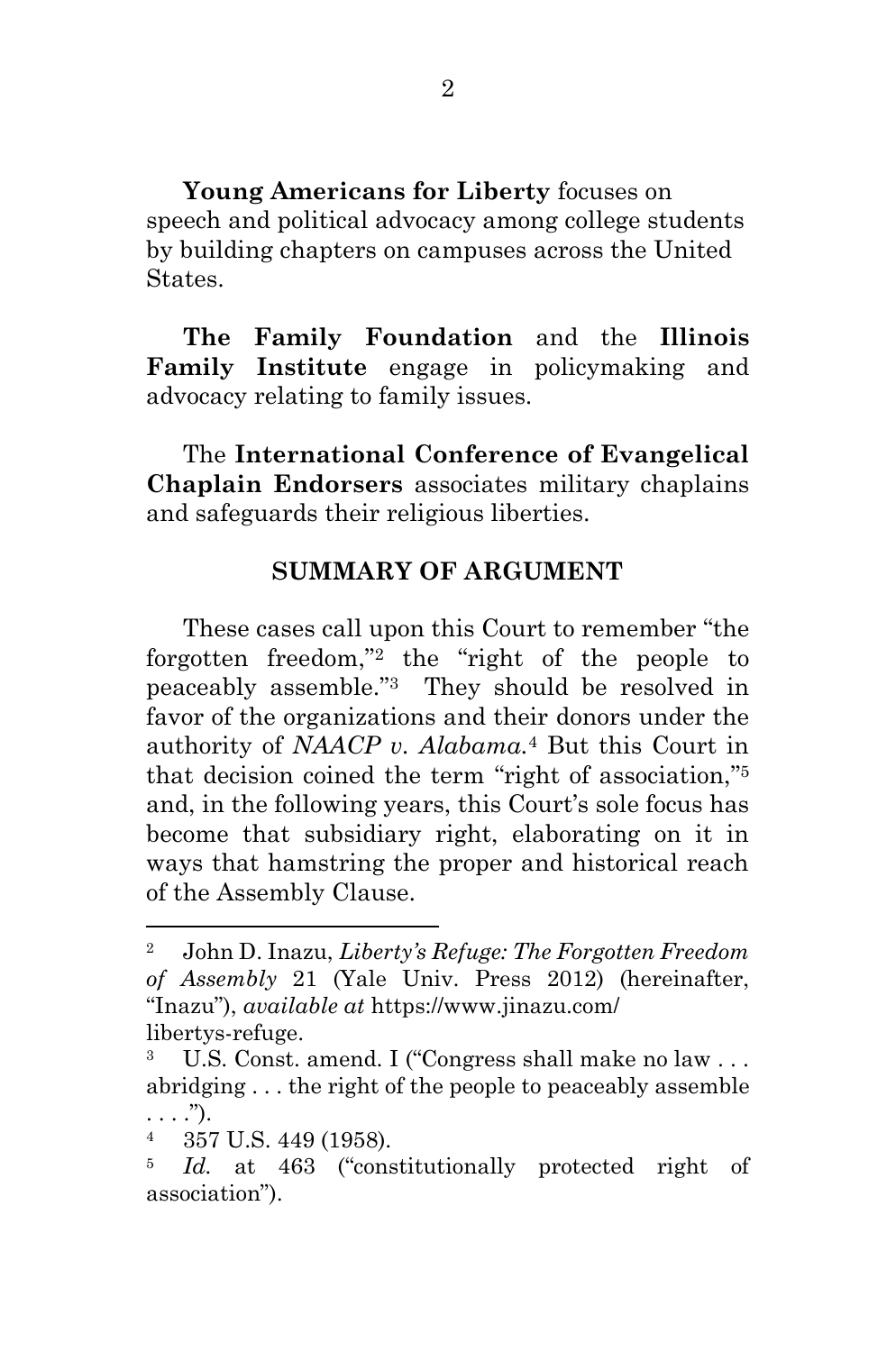The text and historical context of the freedom of assembly, as well as early precedent of similar provisions in State constitutions, illuminate its proper reach. This Court, recognizing its importance as one of our basic freedoms, began to apply its protections against the States in the first half of the last century. However, in the second half of the century, by focusing solely on "freedom of association," the Court took a path often deviating from its fountainhead, the right of assembly.

This Court should base its decision in these cases on the text of the Constitution and recognize that certain of its decisions, most notably *Roberts v. United States Jaycees*<sup>6</sup> and *Christian Legal Society v.*  Martinez,<sup>7</sup> have shortchanged the peoples' freedom of assembly. That right includes the right of societies to control their membership and the identity of their supporters. The freedom of assembly is cognate and coequal with the other First Amendment freedoms, and it should be read consistently with them, including that the State may only impinge on it by the least restrictive means when there is a compelling state interest.

#### **ARGUMENT**

This Court in *NAACP v. Alabama* and similar cases established that the freedom of assembly allows a group to keep its membership and donor lists private—for whatever reason. This is inherent in the group's right to define its own purpose and to protect

<sup>6</sup> 468 U.S. 609 (1984).

 $7\quad 561$  U.S. 661 (2010).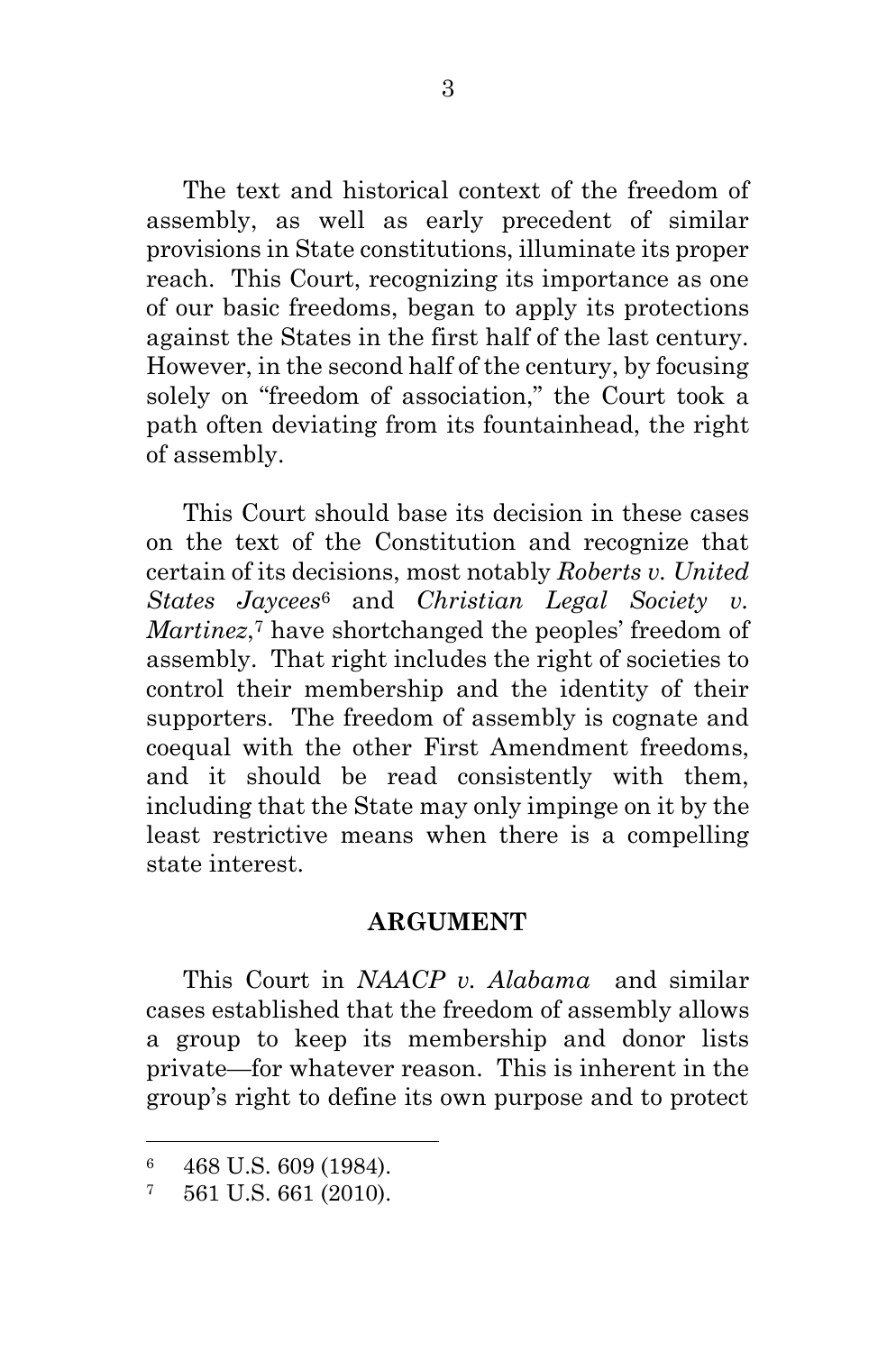its own existence, and it is consistent with the text and history of the First Amendment.

## **I. These Cases Are Controlled by** *NAACP v. Alabama*

Your *Amici* will not belabor what Petitioners and other *Amici* have already briefed. We concur that these cases are controlled by *NAACP v. Alabama* ("*NAACP"*) and the "right of association" as first articulated by this Court in that case.8 The NAACP brought its action under the freedoms of assembly and speech to protect disclosure of its dues-paying membership rolls, and this Court recognized that donor privacy could "in many circumstances be indispensable to preservation" of the group and its effectiveness. 9

The Petitioners here are non-commercial, nonprofit societies of different types. One has more political and educational aims, while the other pursues religious freedom and pro-life agendas through litigation. This Court in *NAACP* instructed that the freedom of assembly covers societies of *all* types: "it is immaterial whether the beliefs sought to be advanced by association pertain to political,

<sup>8</sup> *See* 357 U.S. at 460 ("It is beyond debate that freedom to engage in association for the advancement of beliefs and ideas is an inseparable aspect of the 'liberty' assured by the Due Process Clause of the Fourteenth Amendment, which embraces freedom of speech."); *see also NAACP v. Button*, 371 U.S. 415, 430-31 (1963) ("we have refused to countenance compelled disclosure of a person's political associations").

<sup>9</sup> 357 U.S. at 462.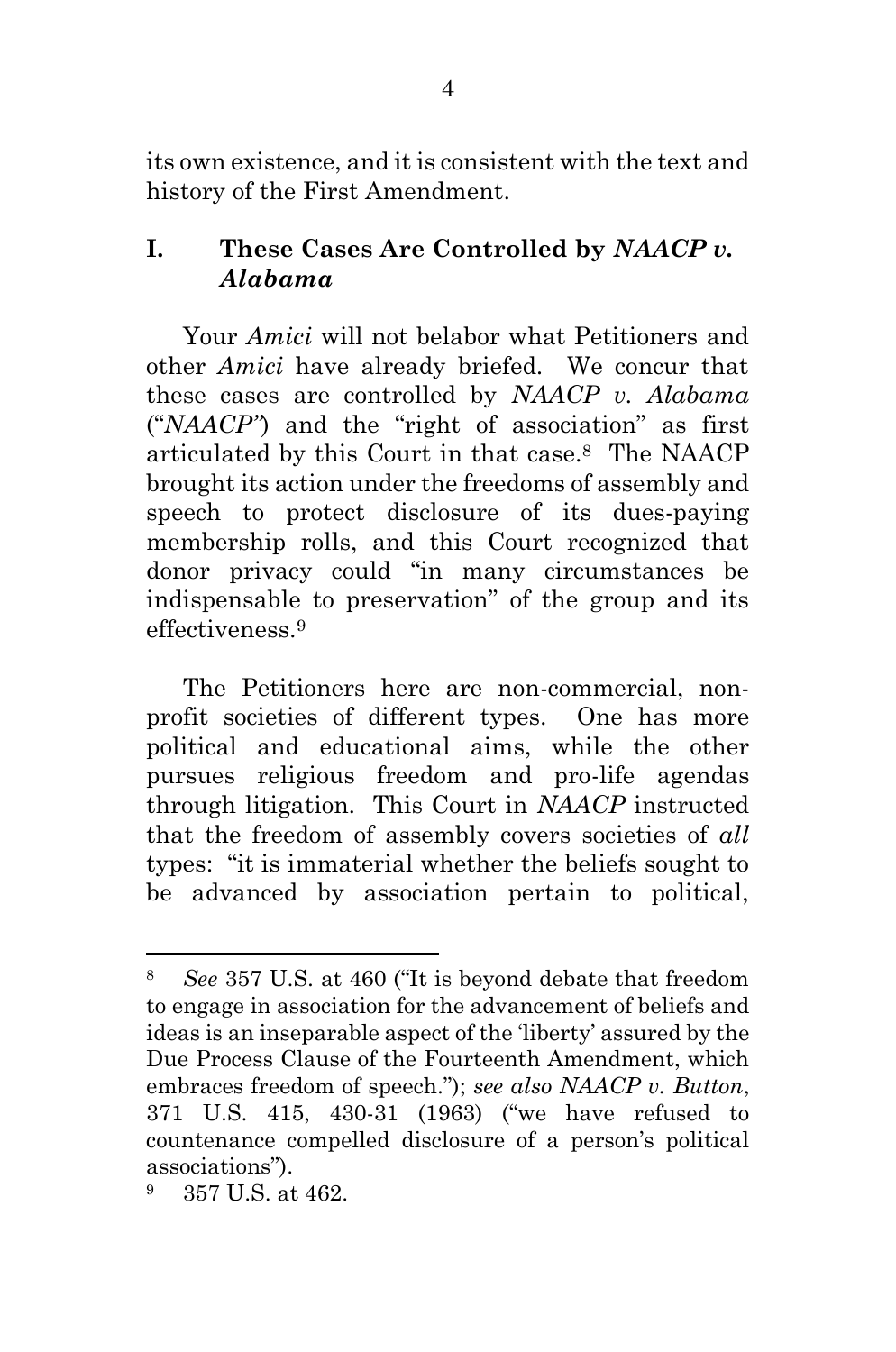economic, religious or cultural matters . . . . . "10 Further, in *NAACP,* this Court established that "curtailing the freedom to associate is subject to the closest scrutiny." <sup>11</sup>

The judgments below should be reversed on the basis of *NAACP* alone. Later "freedom of association" decisions have become unmoored from the freedom of assembly, but the Assembly Clause has not been excised from the Constitution. This Court should reconfirm the continued breadth and vitality of the freedom of assembly and clarify in what limited circumstances it may legitimately be abridged by the State.

#### **II. The Constitution's Text, Its Context, and Early Precedent Confirm the Reach of the "Right of the People to Peaceably Assemble"**

The historical background for the freedom of assembly most naturally begins with William Penn. When in 1670 he was barred from entering a meeting house in London to participate in a Quaker service, he began to speak to a crowd in the street, for which he was arrested for unlawful assembly. His acquital by the jury garnered great publicity in England and the Colonies<sup>12</sup>

<sup>10</sup> *Id.* at 460.

<sup>11</sup> *Id.* at 461; *see, e.g.*, *N.Y. ex rel. Bryant v. Zimmerman*, 278 U.S. 63 (1928) (upholding statute requiring disclosure of Ku Klux Klan membership lists because of its engagement in criminal activity).

<sup>12</sup> *See* Inazu, *supra* note 2, at 24-25 (citing authorities).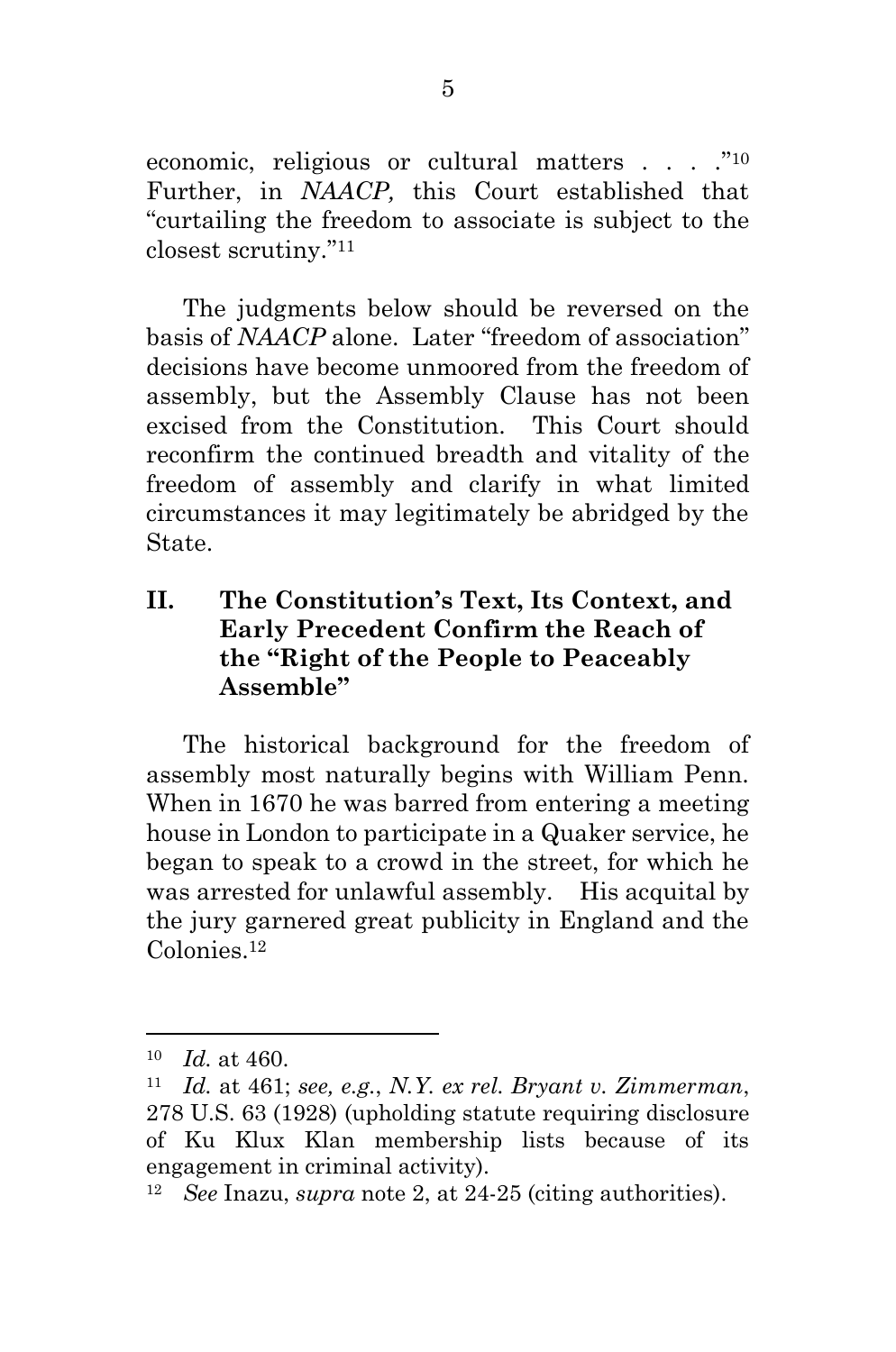A little over a century later, the Constitution was submitted to the States for their ratification. Many of the States pressed for a recitation of rights preserved by the poeple, and the "right to peaceably assemble together" was included by several of them with two similar, but different, conditioning clauses. Virginia and North Carolina would protect assemblies "for *the* common good," while New York and Rhode Island requested the protections of assemblies gathered "for *their* common good." <sup>13</sup> If the Virginia articulation had been adopted, it arguably would have given the State the power to determine the definition of "the" common good, which would be tied to public opinion at the time. However, if the New York articulation, or no modifying phrase, were applied, the implication would be that the assemblies themselves would determine what was in their best interests.

In the First Congress, James Madison, in his draft amendments, adopted the New York formulation ("for their common good"), rather than that of his own State. Elbridge Gerry of Massachusetts noted in the ensuing debates that, if the right of assembly were limited to "*the* common good" as defined by the State, then the right would be worthless.<sup>14</sup>

Nine days later, the House approved a version of the amendment that retained Madison's reference to "their common good," and, eleven days later, the

<sup>13</sup> *See id.* at 21-22; *see also Debate on the Const., Pt. 2*, at 538 (N.Y.), 560 (Va.), 567 (N.C.) (Library of Am. 1993).

<sup>14</sup> *See* Inazu, *supra* note 2, at 21-22; Cong. Reg., Aug. 15, 1789, vol. 2, quoted in Neil H. Cogan, *The Complete Bill of Rights: The Drafts, Debates, Sources, and Origins* 145 (Oxford Univ. Press 1993) (hereinafter, "Cogan").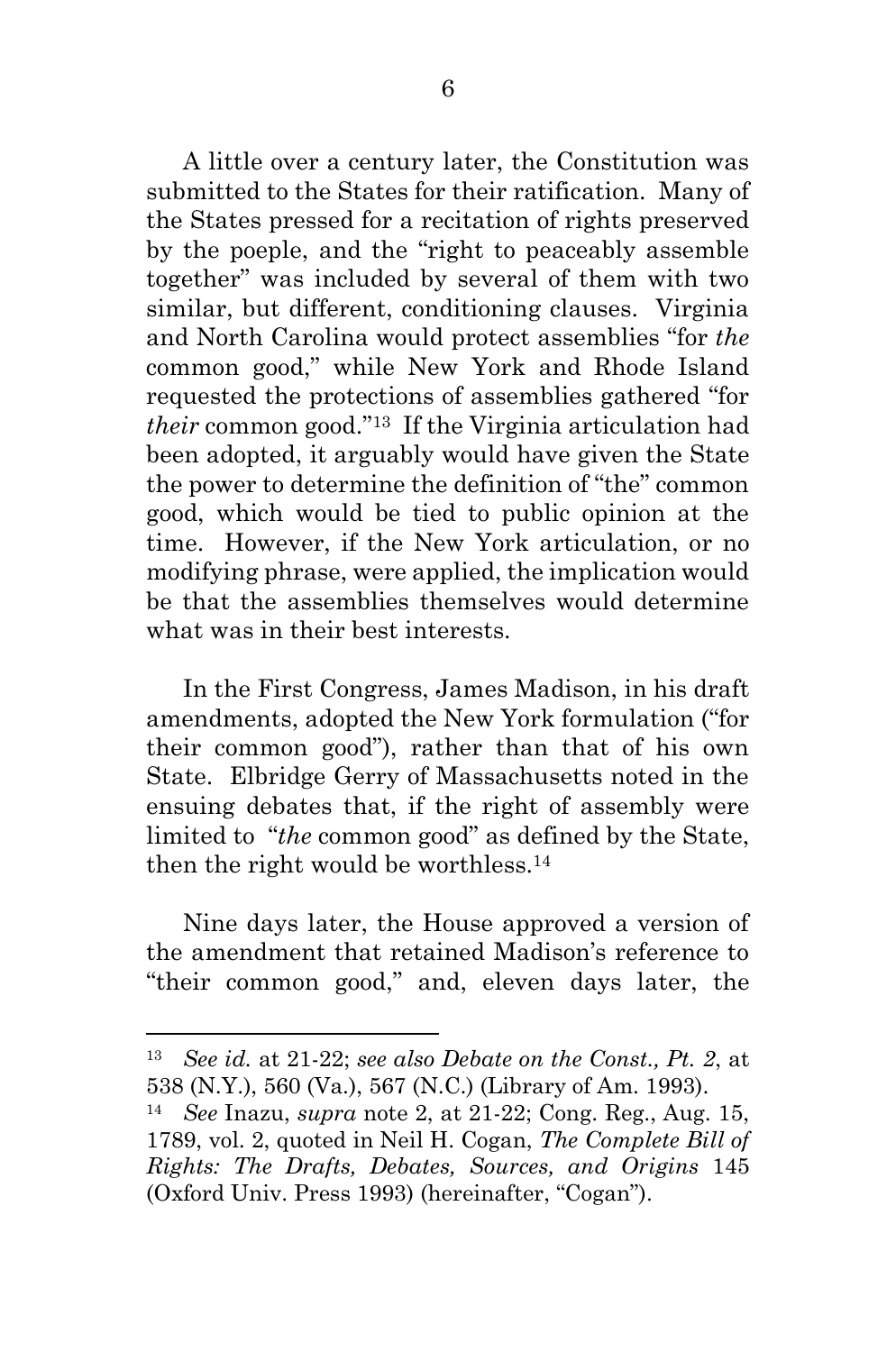Senate defeated a motion to strike the reference to "their common good." But the following week, the phrase was dropped without recorded explanation or substitution. <sup>15</sup>

The best reading of this drafting history is that neither the House nor Senate intended to limit the right of assembly to gatherings benefitting "the" common good as determined by governmental authorities. Indeed, when Thomas Sedgewick of Massachusetts suggested that inclusion of the right of assembly was unnecessary, John Page of Virginia observed that all the other freedoms—of speech, press, and religion—could be eviscerated if assembly could be denied: "if the people could be deprived of the power of assembling under any pretext whatsoever, they might be deprived of every other privilege contained in the clause . . . ."<sup>16</sup>

The ratified text contains only one modifier: "peaceably." There is no restriction on the subject matter, the purpose of the gathering, or any group's membership requirements. Congress—based on both English and colonial experience—knew that governmental authorities had forbidden and punished assemblies for religious and political reasons to enforce majoritarian norms. The right of assembly if exercised peaceably—protected group protest and dissent as recently exercised by the new nation's citizenry.

<sup>15</sup> *See* Inazu, *supra* note 2, at 22 & n.5; Cogan, *supra* note 14, at 71, 77, 143.

<sup>16</sup> *See* Inazu, *supra* note 2, at 24; Cogan, *supra* note 14, at 144 (quoting Cong. Reg., Aug. 15, 1789, vol. 2).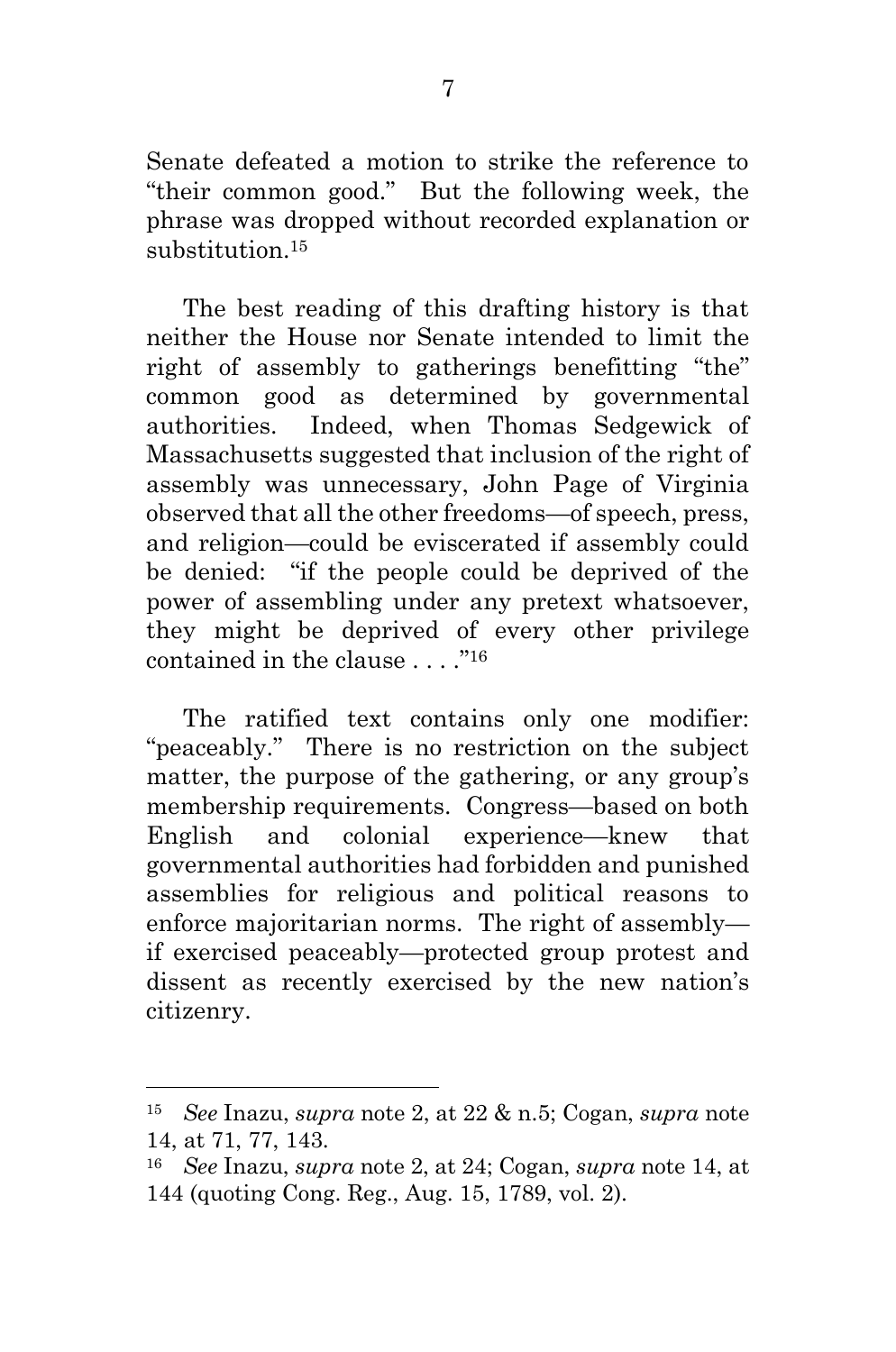The First Amendment was not then applied to the States, but many State constitutions had almost identically phrased protections, and early State court decisions reinforce this broad reading of the freedom of assembly as protected in the Federal Constitution. <sup>17</sup> Importantly, the State courts recognized that inherent in the right of assembly was the freedom to decide who could and who couldn't join the association.

Although it may be hard to fathom why someone would sue over being rejected as an "Odd Fellow," a Missouri court in that context explained courts' lack of competence to adjudicate group membership, just as they have none to adjudicate that of a church:

> It is competent for the Baptist Church alone . . . to determine who is a Baptist; and it is, in like manner, competent for the Odd Fellows to determine who is an Odd Fellow; and these are questions into which the courts of this country have always refused to enter: holding that when men once associate themselves with others as organized bands, professing certain religious views, or holding themselves out as having certain ethical and social objects, and subject thus to a common discipline, they have voluntarily submitted themselves to the disciplinary power of the body of which they are members, and it is for that society to know its own. To deny to it the power of discerning who constitute its members, is to deny the existence of such a society, or that there is any meaning

<sup>17</sup> Inazu, *supra* note 2, at 40-43.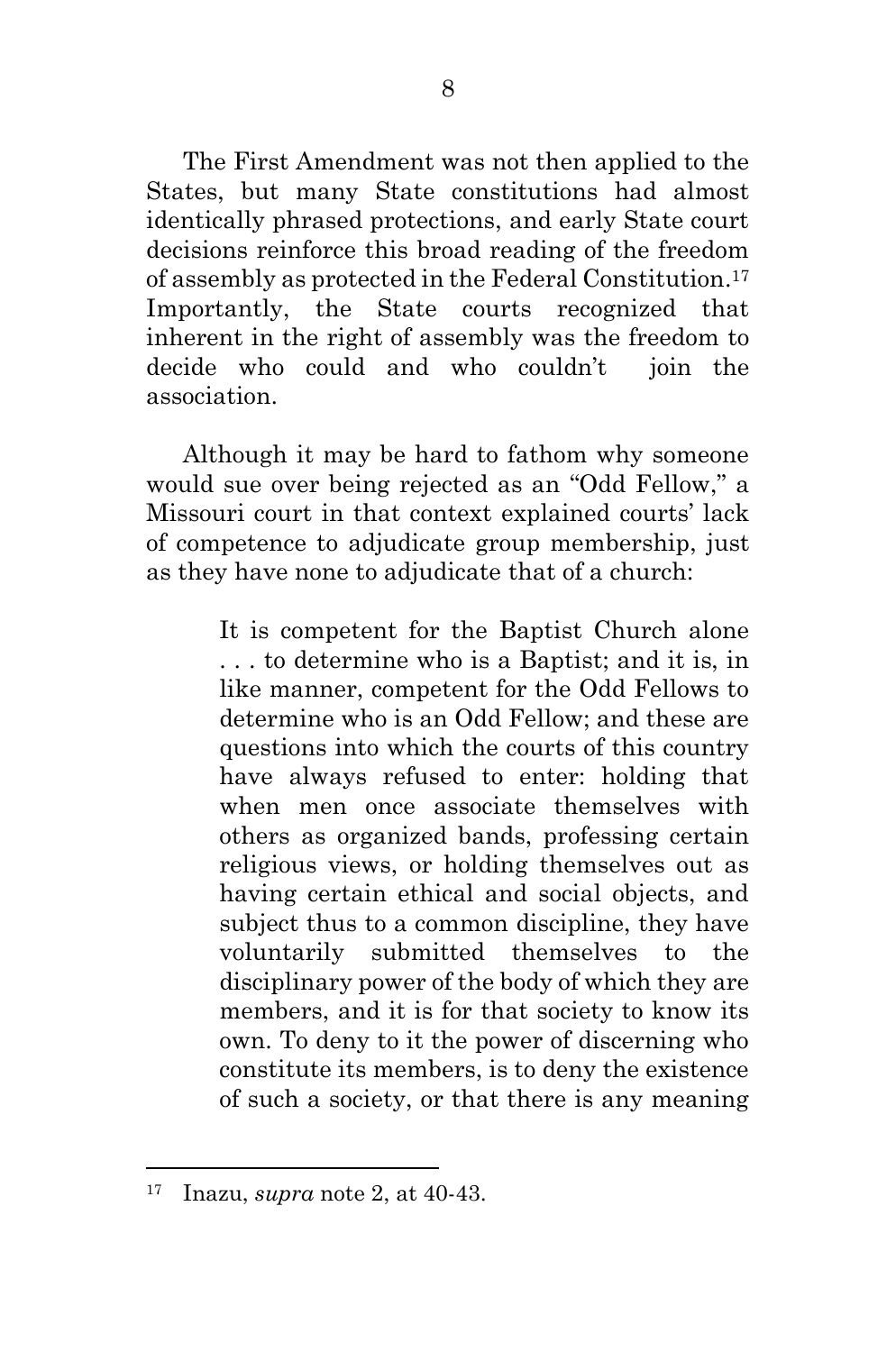in the name which the Legislature recognizes when it grants the charter.<sup>18</sup>

In sum, prior to the Twentieth Century, the right of assembly was understood to cover non-profit gatherings of every stripe. That is clear from the First Amendment's text, which requires only that the right be exercised "peaceably"; from its context, which sought to protect freedoms that had been limited in England; from its textual history, which rejected limiting the right to "the" common good as would be determined by governmental authorities; and from early decisional law, which recognized that inherent in the right of assembly is the group's right to control its own membership.

### **III. This Court Recognizes the Importance of the Right of Assembly and Makes It Applicable to the States Via the Fourteenth Amendment**

As the Twentieth Century began, the disfavored labor, women's, and communist movements exercised the right of assembly in the face of majoritarian and governmental opposition. These conflicts resulted in a number of decisions from this Court that confirmed the importance of the Assembly Clause.

The first significant opinion to affirm the freedom of assembly was Justice Brandeis's concurrence in *Whitney v. California*. <sup>19</sup> He linked assembly with speech, recognizing that, without the right to

<sup>18</sup> *State ex rel. Poulson v. Grand Lodge of Mo. I.O.O.F*., 8 Mo. App. 148, 155-56 (1879).

<sup>19</sup> 274 U.S. 357 (1927).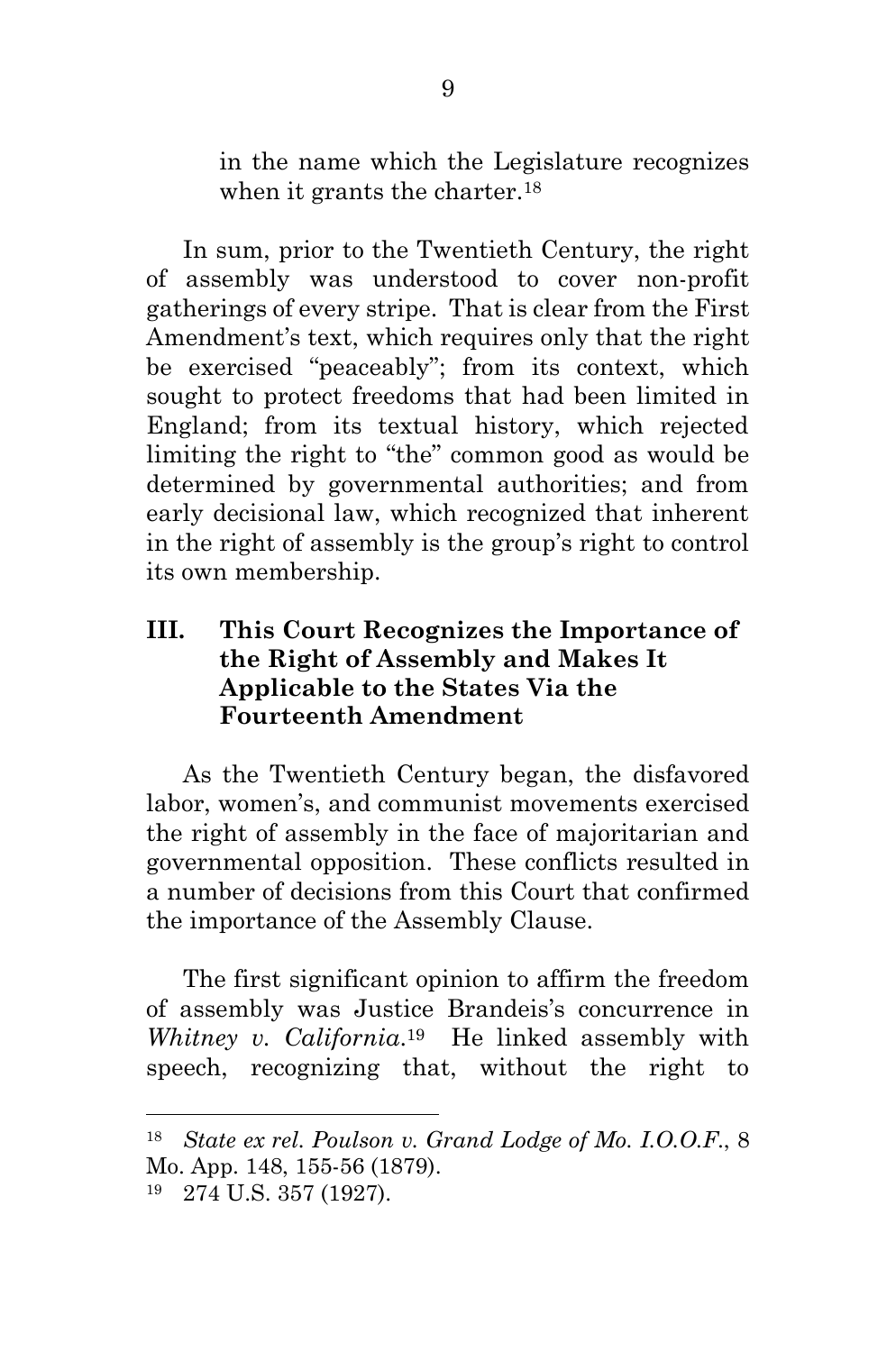assemble, the right of speech can be enervated. Moreover, he recognized that, as with speech, prior restraints on assembly cannot be tolerated:

> The right of free speech, the right to teach and the right of assembly are, of course, fundamental rights. These may not be denied or abridged. But, although the rights of free speech and assembly are fundamental, they are not in their nature absolute. Their exercise is subject to restriction, if the particular restriction proposed is required in order to protect the State from destruction or from serious injury, political, economic or moral. . . .

. . . .

Those who won our independence . . . believed that freedom to think as you will and to speak as you think are means indispensable to the discovery and spread of political truth; that without free speech and assembly discussion would be futile; that with them, discussion affords ordinarily adequate protection against the dissemination of noxious doctrine; that the greatest menace to freedom is an inert people; that public discussion is a political duty; and that this should be a fundamental principle of the American government. . . . Believing in the power of reason as applied through public discussion, they eschewed silence coerced by law—the argument of force in its worst form. Recognizing the occasional tyrannies of governing majorities, they amended the Constitution so that free speech and assembly should be guaranteed.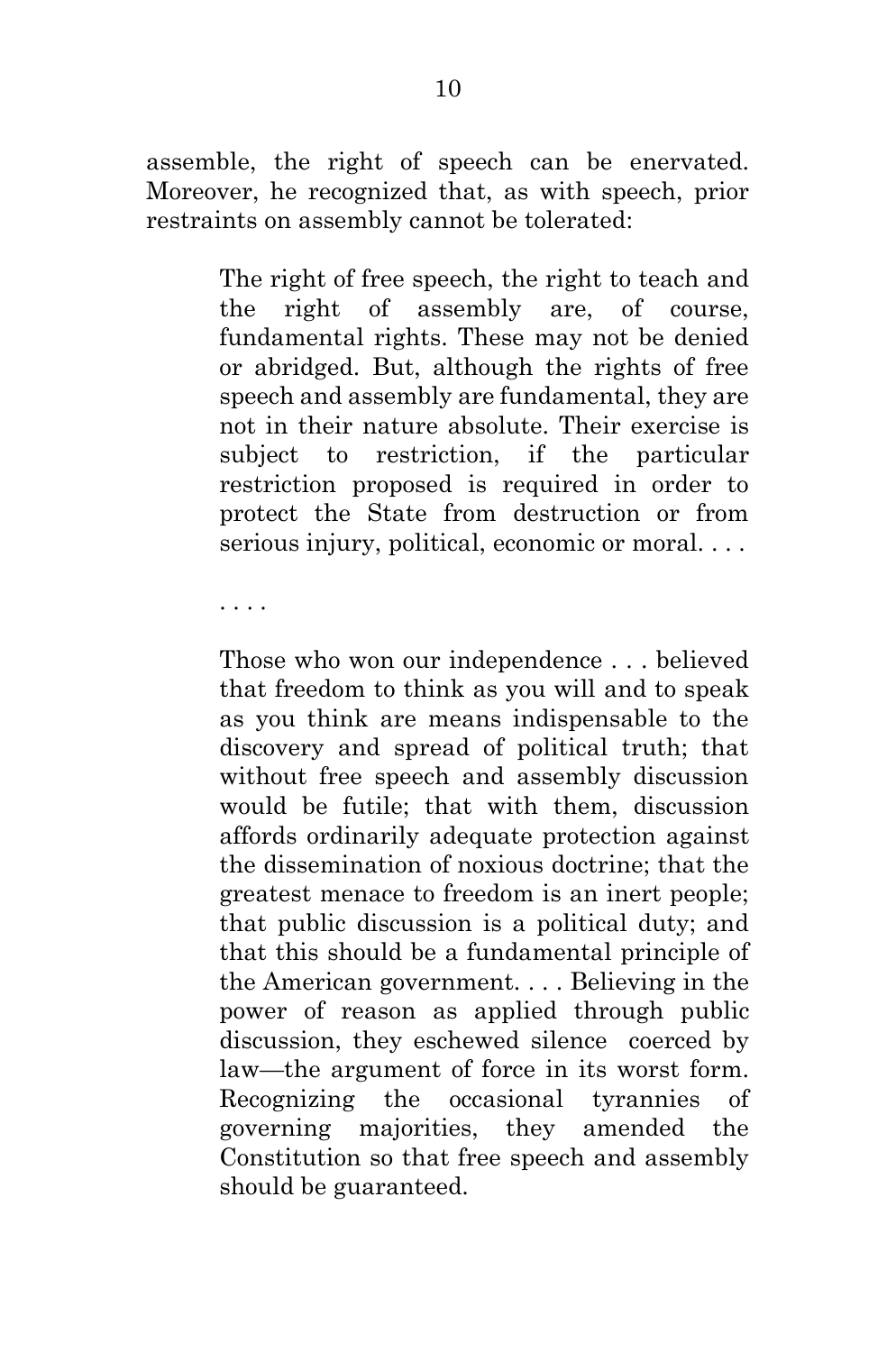Fear of serious injury cannot alone justify suppression of free speech and assembly. . . . It is therefore always open to Americans to challenge a law abridging free speech and assembly by showing that there was no emergency justifying it. <sup>20</sup>

This Court adopted the principles set out by Justice Brandeis in *Whitney* in its unanimous decision in *DeJonge v. Oregon*. <sup>21</sup> DeJonge was convicted under the State's criminal syndicalism statute when he spoke to a public meeting organized by the Communist Party.22 This Court reversed, incorporating the protections of the Assembly Clause through the Fourteenth Amendment against the States.23 It affirmed the co-equal importance of assembly with other First Amendment rights and recognized that it served a necessary protection for those other rights:

> The right of peaceable assembly is a right cognate to those of free speech and free press

- <sup>21</sup> 299 U.S. 353 (1937).
- <sup>22</sup> *Id.* at 358-60.
- <sup>23</sup> *Id.* at 364.

<sup>20</sup> *Id.* at 373, 375-77 (Brandeis, J., concurring) (citations and footnote omitted). This passage has been cited favorably in later opinions. *See, e.g*., *N.Y. Times v. Sullivan*, 376 U.S. 254, 270 (1964). The majority opinion in *Whitney* is one of a series of decisions involving the Communist Party that are now largely discredited. *See also Am. Comm'ns Ass'n v. Douds*, 339 U.S. 382 (1950); *Dennis v. United States*, 341 U.S. 494 (1951); *Adler v. Bd. of Educ.*, 342 U.S. 485 (1952). *See generally* Inazu*, supra* note 2, at 63-117.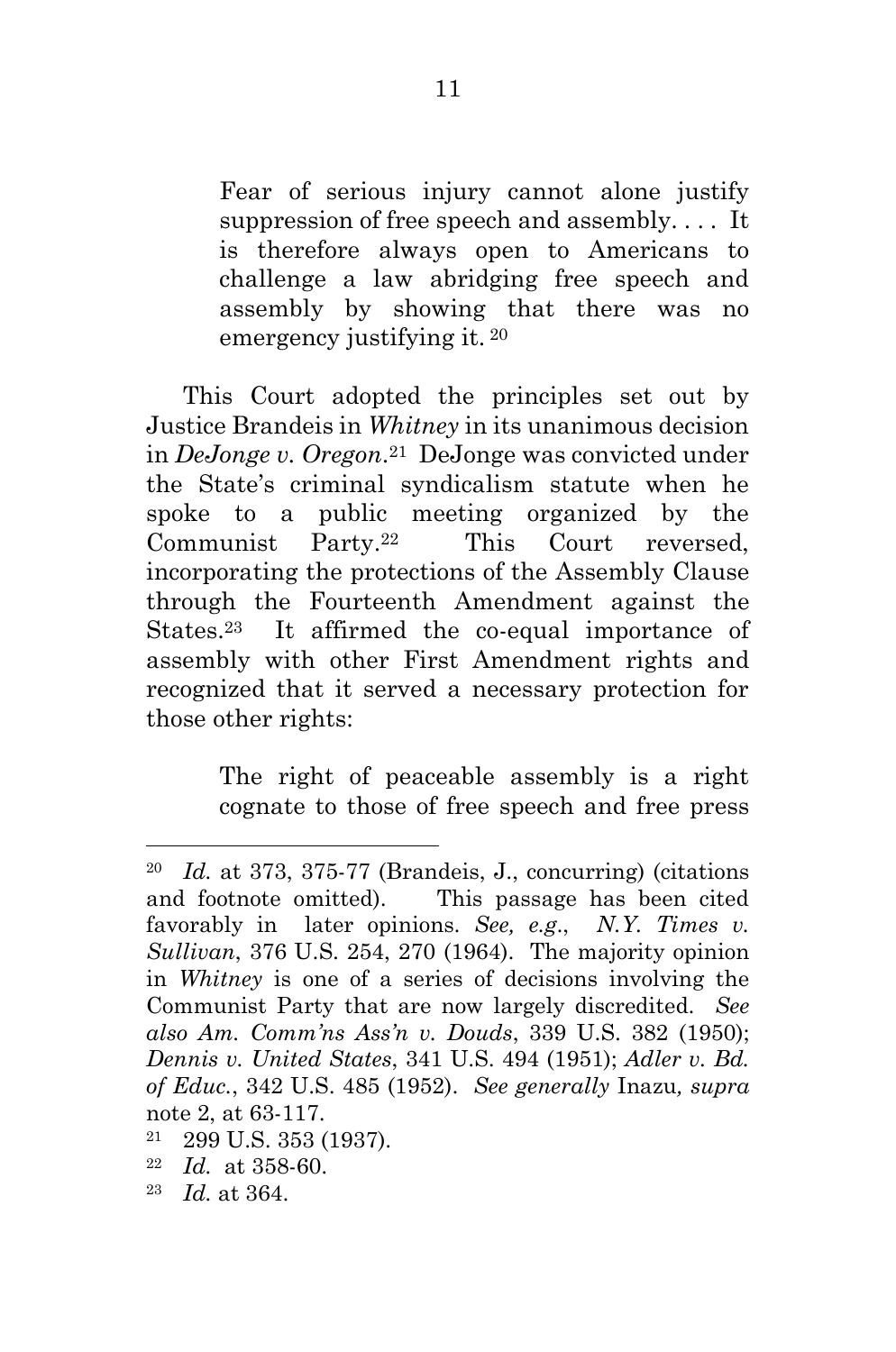and is equally fundamental. . . . For the right is one that cannot be denied without violating those fundamental principles of liberty and justice which lie at the base of all civil and political institutions . . . .

. . . The greater the importance of safeguarding the community from incitements to the overthrow of our institutions by force and violence, the more imperative is the need to preserve inviolate the constitutional rights of free speech, free press and free assembly in order to maintain the opportunity for free political discussion, to the end that government may be responsive to the will of the people and that changes, if desired, may be obtained by peaceful means. Therein lies the security of the Republic, the very foundation of constitutional government.<sup>24</sup>

This Court focused on when the right of assembly must submit to State interests in *Thomas v. Collins*. <sup>25</sup> Thomas spoke at a peaceful labor organizing rally for the CIO without first obtaining a required license. <sup>26</sup> This Court reversed his conviction, holding that freedom of assembly, like freedom of speech, could

<sup>24</sup> *Id.* at 364-65; *see also W. Va. Bd. of Educ. v. Barnette*, 319 U.S. 624, 638 (1943) (listing freedom of assembly along with speech, press, and worship as those that "depend on the outcome of no elections"); *Herndon v. Lowry*, 301 U.S. 242 (1937) (holding that freedom of assembly violated when organizer for Communist Party was convicted of insurrection).

 $25$  323 U.S. 516 (1945).

<sup>26</sup> *Id.* at 520-24.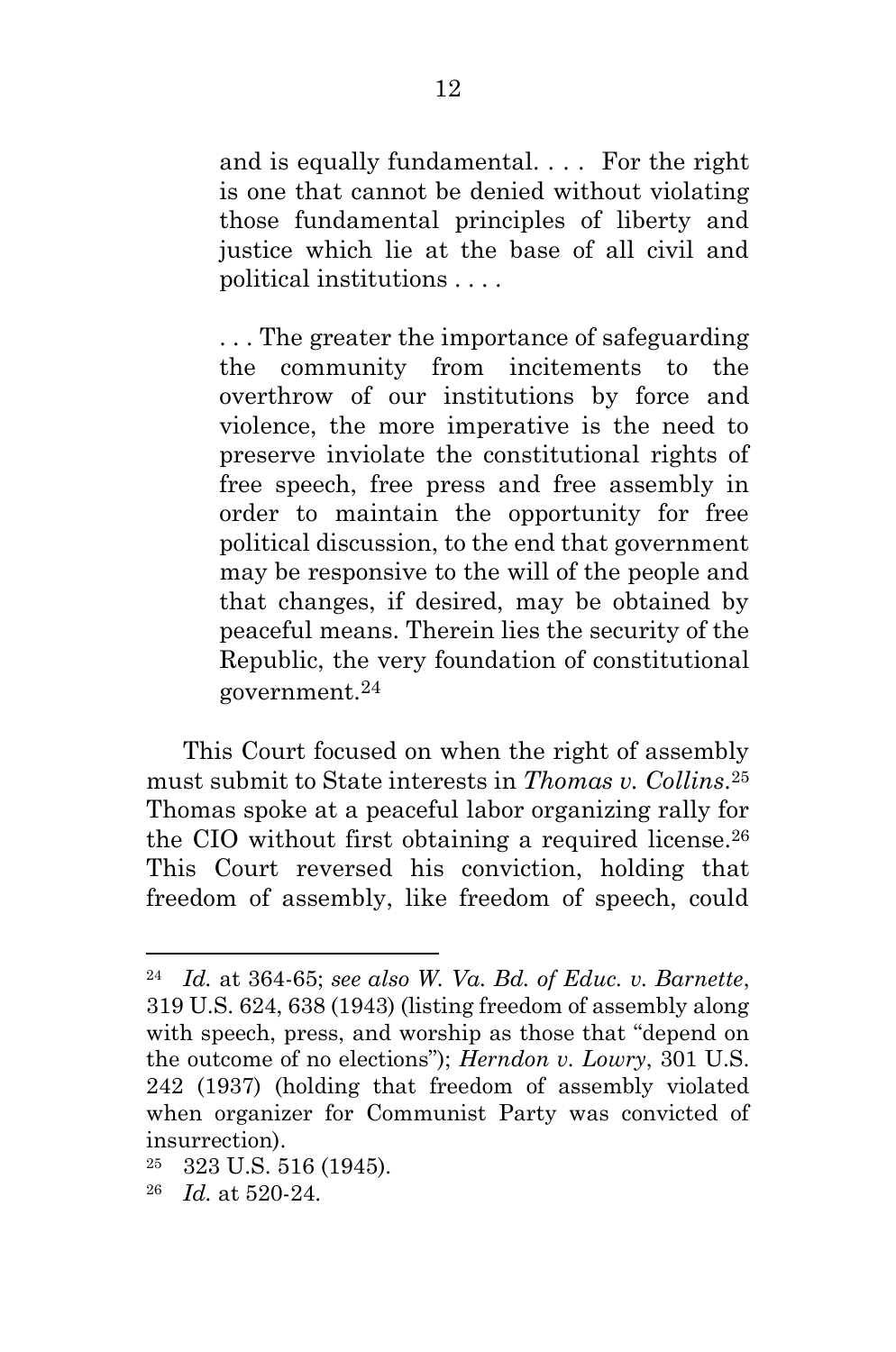only be curtailed if there were a "clear and present danger":

> [W]hatever occasion would restrain orderly discussion and persuasion, at appropriate time and place, must have clear support in public danger, actual or impending. Only the gravest abuses, endangering paramount interests, give occasion for permissible limitation. It is therefore in our tradition to allow the widest room for discussion, the narrowest range for its restriction, particularly when this right is exercised in conjunction with peaceable assembly. It was not by accident or coincidence that the rights to freedom in speech and press were coupled in a single guaranty with the rights of the people peaceably to assemble and to petition for redress of grievances. All these, though not identical, are inseparable. They are cognate rights, and therefore are united in the First Article's assurance.

> This conjunction of liberties is not peculiar to religious activity and institutions alone. . . . Great secular causes, with small ones, are guarded. The grievances for redress of which the right of petition was insured, and with it the right of assembly, are not solely religious or political ones.

. . . .

The idea is not sound therefore that the First Amendment's safeguards are wholly inapplicable to business or economic activity. . . .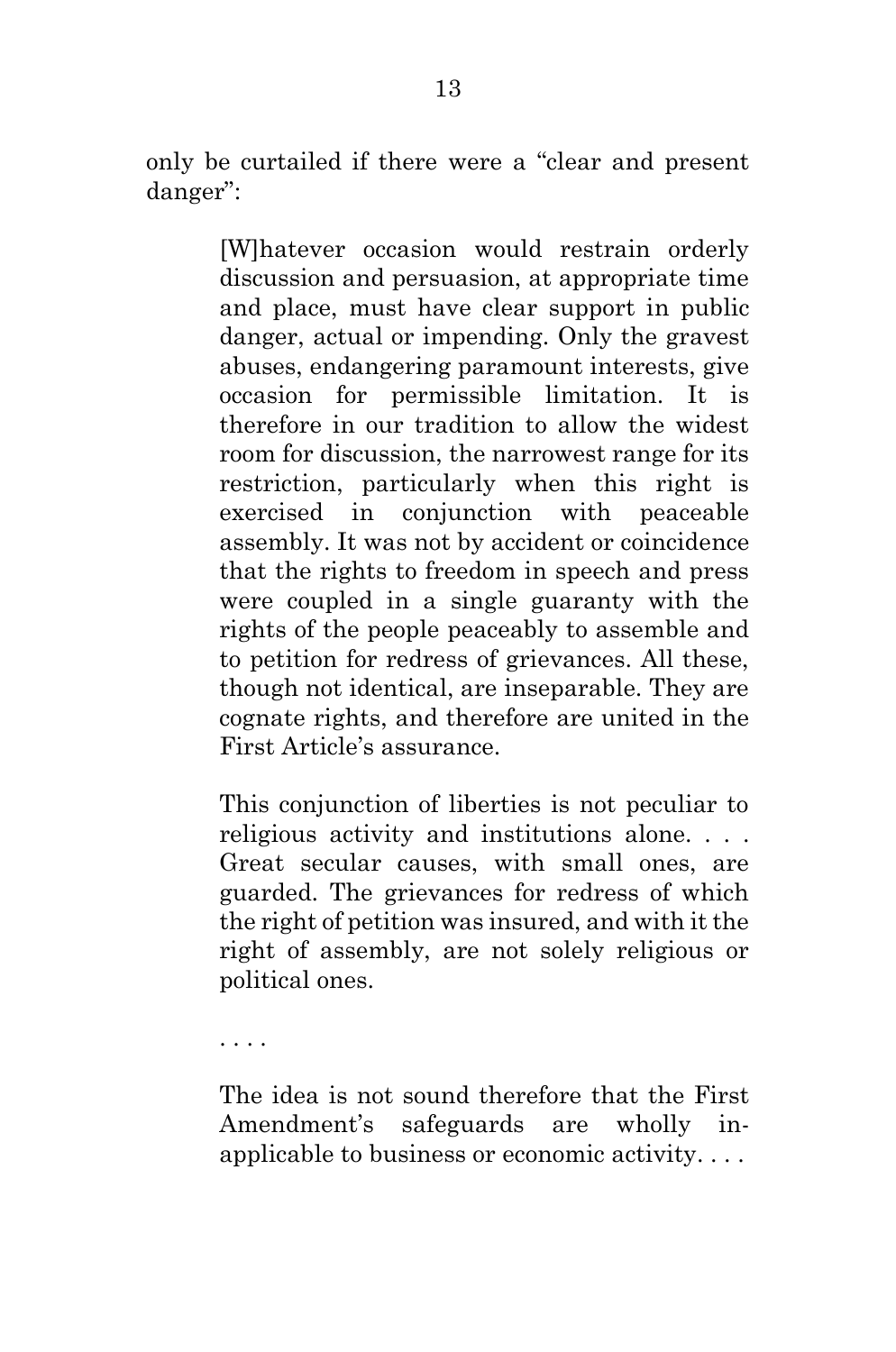. . . Where the line shall be placed in a particular application rests . . . on the concrete clash of particular interests and the community's relative evaluation both of them and of how the one will be affected by the specific restriction, the other by its absence.... And the answer, under [our constitutional] tradition, can be affirmative, to support an intrusion upon this domain, only if grave and impending public danger requires this.<sup>27</sup>

As discussed above, this Court applied the principles of *Thomas, DeJonge*, and other cases in *NAACP* to safeguard the right to assemble by recognizing that state actions that repress an organization's viability abridge the right.28 As of *NAACP*, this Court's decisions defined the freedom of assembly as follows:

- It is a fundamental First Amendment right incorporated by the Fourteenth Amendment.
- It is a co-equal right with the other First Amendment rights of speech, press, and religion and is often used in conjunction with them. Thus, protection of the right of assembly also normally protects other First Amendment rights.
- It includes the right of groups to decide for themselves whom to include and exclude from membership. That very decision expresses the

<sup>27</sup> *Id.* at 530-32.

<sup>28</sup> *See* 357 U.S. at 462.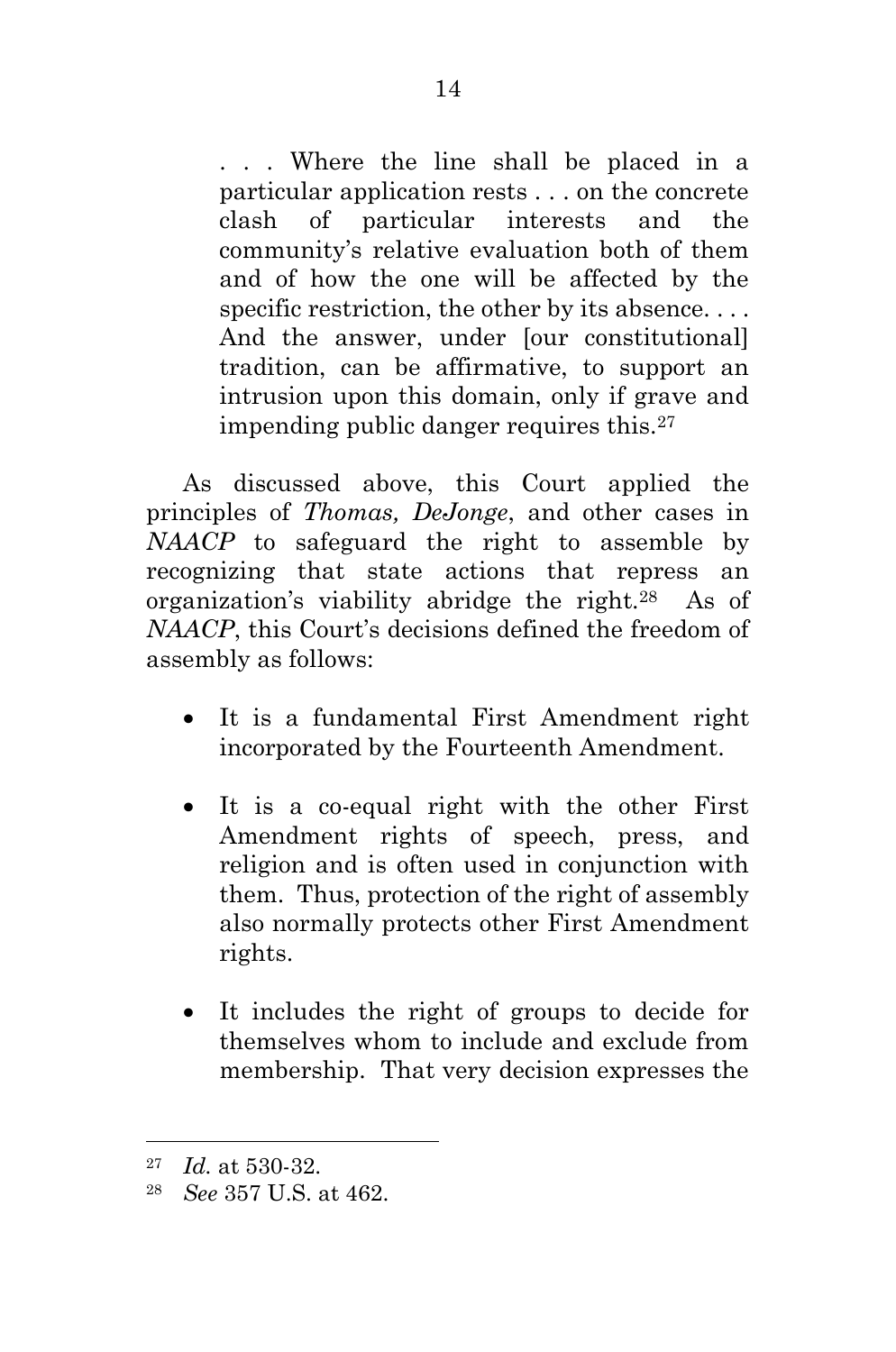identity of the group. If a group wishes to keep its supporters secret, that also is protected.

- The reason for assembly is wholly of the group's choosing and may include, for example, religious, social, economic, and political purposes.
- The State may restrict the freedom only if it has a compelling reason to do so, such as to respond to a clear and present danger. Prior restraints are subject to strict scrutiny.

## **IV. The Right of Assembly Goes Missing from This Court's Jurisprudence, Being Replaced with a More Limited "Right of Association"**

After *NAACP*, this Court has neglected the right of assembly and replaced it with a narrower "right of association," developing that new right on its own track. As a result, this Court has allowed majoritarian and governmental interests to override "association" rights when its Assembly Clause precedent would dictate that the State interests were not sufficiently compelling to do so. This has been especially telling when this Court in "right of association" cases has given insufficient weight to the significance of membership control by the groups involved.

The change of nomenclature did not, at first, make a change of substance. In *Bates v. Little Rock*, <sup>29</sup> this Court prohibited enforcement of Arkansas city

<sup>29</sup> 361 U.S. 516 (1960).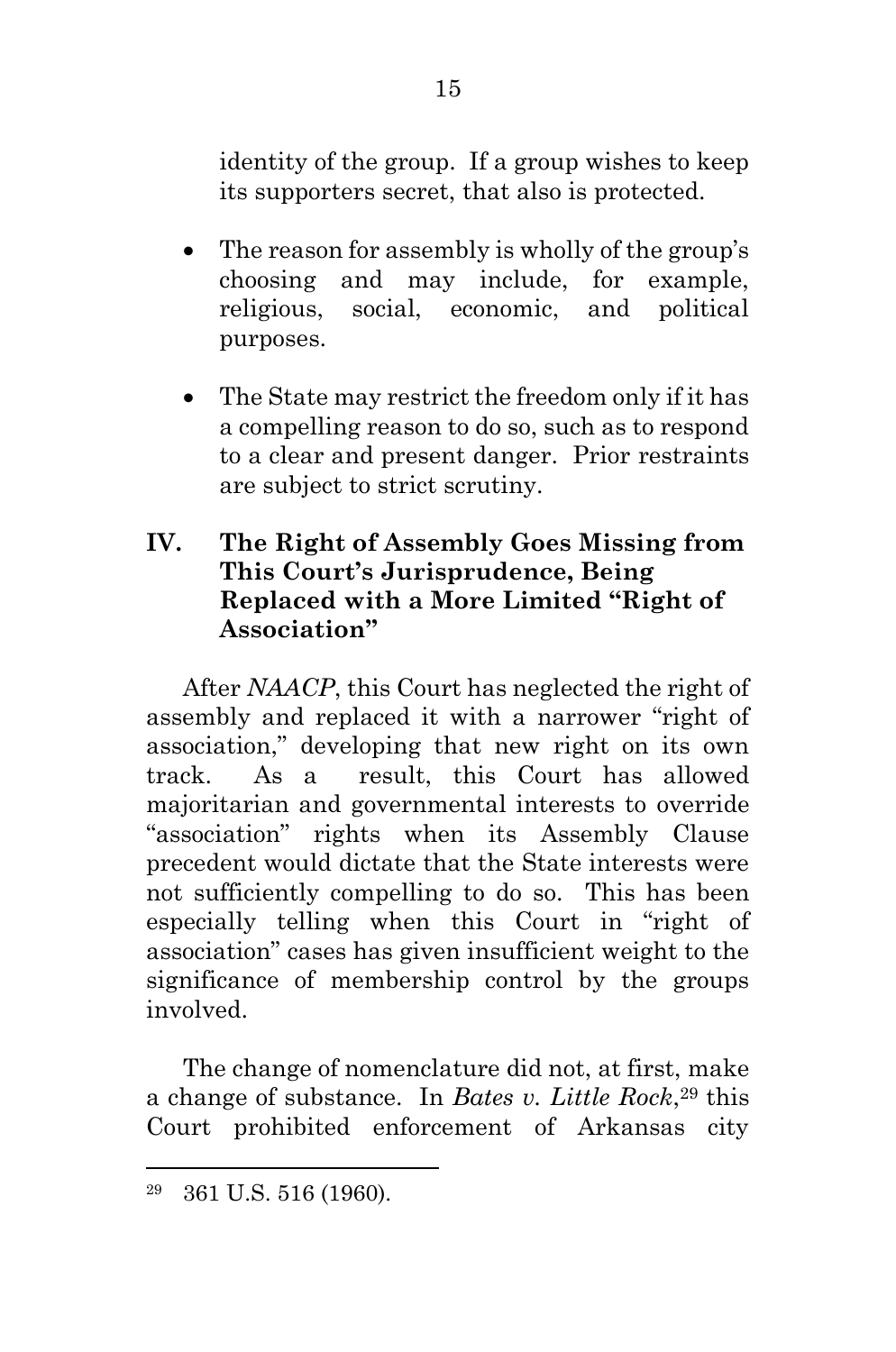ordinances that required the local NAACP chapter to disclose the names of all its dues-paying members and contributors.30 The Court first identified the right involved as that of assembly, but then immediately switched in the remainder of its opinion to the right of association, equating the two:

> Like freedom of speech and a free press, the right of peaceable assembly was considered by the Framers of our Constitution to lie at the foundation of a government based upon the consent of an informed citizenry—a government dedicated to the establishment of justice and the preservation of liberty. And it is now beyond dispute that freedom of association for the purpose of advancing ideas and airing grievances is protected by the Due Process Clause of the Fourteenth Amendment from invasion by the States.<sup>31</sup>

It found that disclosing membership and contributor lists could endanger a group, especially if it were unpopular, and reiterated that, "[w]here there is a significant encroachment upon personal liberty, the State may prevail only upon showing a subordinating interest which is compelling." <sup>32</sup> Justices Black and Douglas in their concurrence noted that freedom of association is a subset of freedom of assembly:

<sup>30</sup> *Id.* at 517-18.

<sup>31</sup> *Id.* at 522-23 (citations omitted).

<sup>32</sup> *Id.* at 524 (citing *NAACP*; *Kovacs* v. *Cooper,* 336 U. S. 77 (1949); *Prince* v. *Mass.,* 321 U. S. 158 (1944); *Murdock* v. *Pa.,* 319 U. S. 105 (1943); *Cox* v. *N.H.,* 312 U. S. 569, 574 (1941); *Schneider* v. *N.J.,* 308 U. S. 147 (1939); *Jacobson* v. *Mass.,* 197 U. S. 11 (1905)).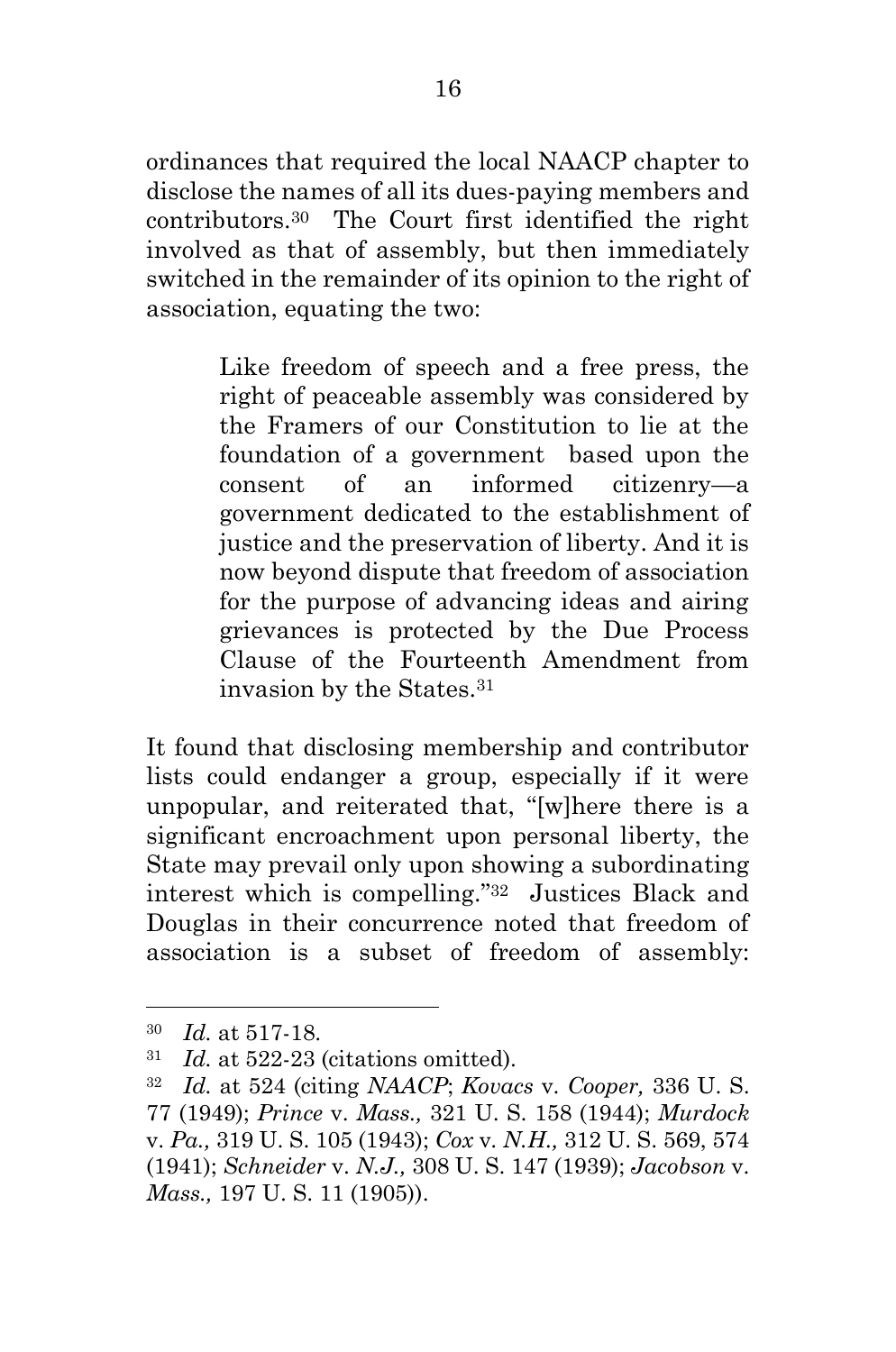"freedom of assembly[] includes of course freedom of association; and it is entitled to no less protection than any other First Amendment right . . . ." <sup>33</sup>

A few months later in *Shelton v. Tucker*, <sup>34</sup> this Court built upon that teaching by applying the narrow tailoring required for regulation of other fundamental rights. *Shelton* addressed an Arkansas statute that required teachers to list every organization to which they had contributed regularly for the prior five years, with those lists open to the public. This Court, while speaking only in terms of the "freedom of association," applied narrow tailoring to any regulation that would potentially repress membership or support of a group: "even though the governmental purpose be legitimate and substantial, that purpose cannot be pursued by means that broadly stifle fundamental personal liberties when the end can be more narrowly achieved. The breadth of legislative abridgment must be viewed in the light of less drastic means for achieving the same basic purpose." 35

Implicit in the *Shelton* Court's discussion was the recognition that the very fact of joining a group or contributing to it makes a statement, both by the individual and about the group.36 And this Court in

<sup>33</sup> *Id.* at 528 (Black and Douglas, JJ., concurring).

<sup>34</sup> 364 U.S. 479 (1960).

<sup>35</sup> *Id.* at 488 (footnote citations omitted).

<sup>36</sup> *See id.* at 486-87 ("Even if there were no disclosure to the general public, the pressure upon a teacher to avoid any ties which might displease those who control his professional destiny would be constant and heavy. Public exposure, bringing with it the possibility of public pressures upon school boards to discharge teachers who belong to unpopular or minority organizations, would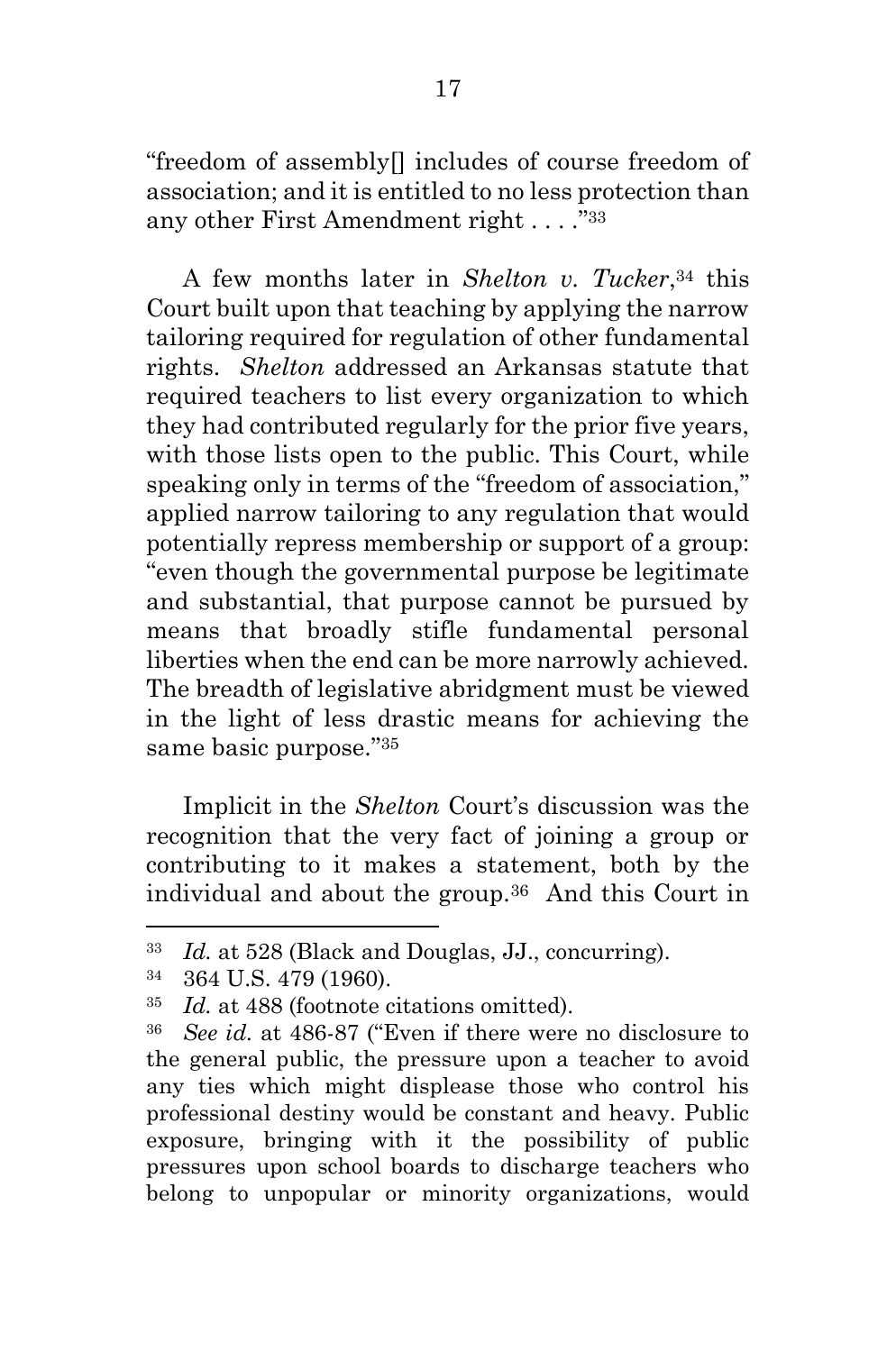*Louisiana v. NAACP*<sup>37</sup> rebuffed enforcement of a State statute that, like that of Alabama, required disclosure of membership lists, again pointing out that any regulation of fundamental rights, there described only as "association" rather than "assembly," must be narrowly tailored.<sup>38</sup>

After this series of pro-NAACP cases, this Court began to speak of the right of association as a freestanding right unconnected to its Assembly Clause precedent. In *Griswold v. Connecticut*, <sup>39</sup> this Court identified the right of association as a right, like privacy, that emanated from the Bill of Rights even though not given express mention.40 In *Eisenstadt v. Baird*, <sup>41</sup> this Court basically merged the right of association with an individual's privacy right of

- <sup>40</sup> *Id.* at 503 (White, J., concurring).
- <sup>41</sup> 405 U.S. 438 (1972).

simply operate to widen and aggravate the impairment of constitutional liberty.").

<sup>37</sup> 366 U.S. 293 (1961).

<sup>38</sup> *Id.* at 296-97. In *Gibson v. Florida Legislative Investigation Committee*, 372 U.S. 539 (1963), this Court prohibited Florida's attempt to publicize NAACP membership lists to discover whether contributors were communists. The majority decision did not mention freedom of assembly, only "rights of association," *id.* at 543, 544, 547, but Justices Black and Douglas in their concurring opinions did so. *Id.* at 558 (Black, J., concurring), 562 (Douglas, J., concurring) ("'Peaceably to assemble' as used in the First Amendment necessarily involves a coming together, whether regularly or spasmodically.").

<sup>39</sup> 381 U.S. 479 (1965).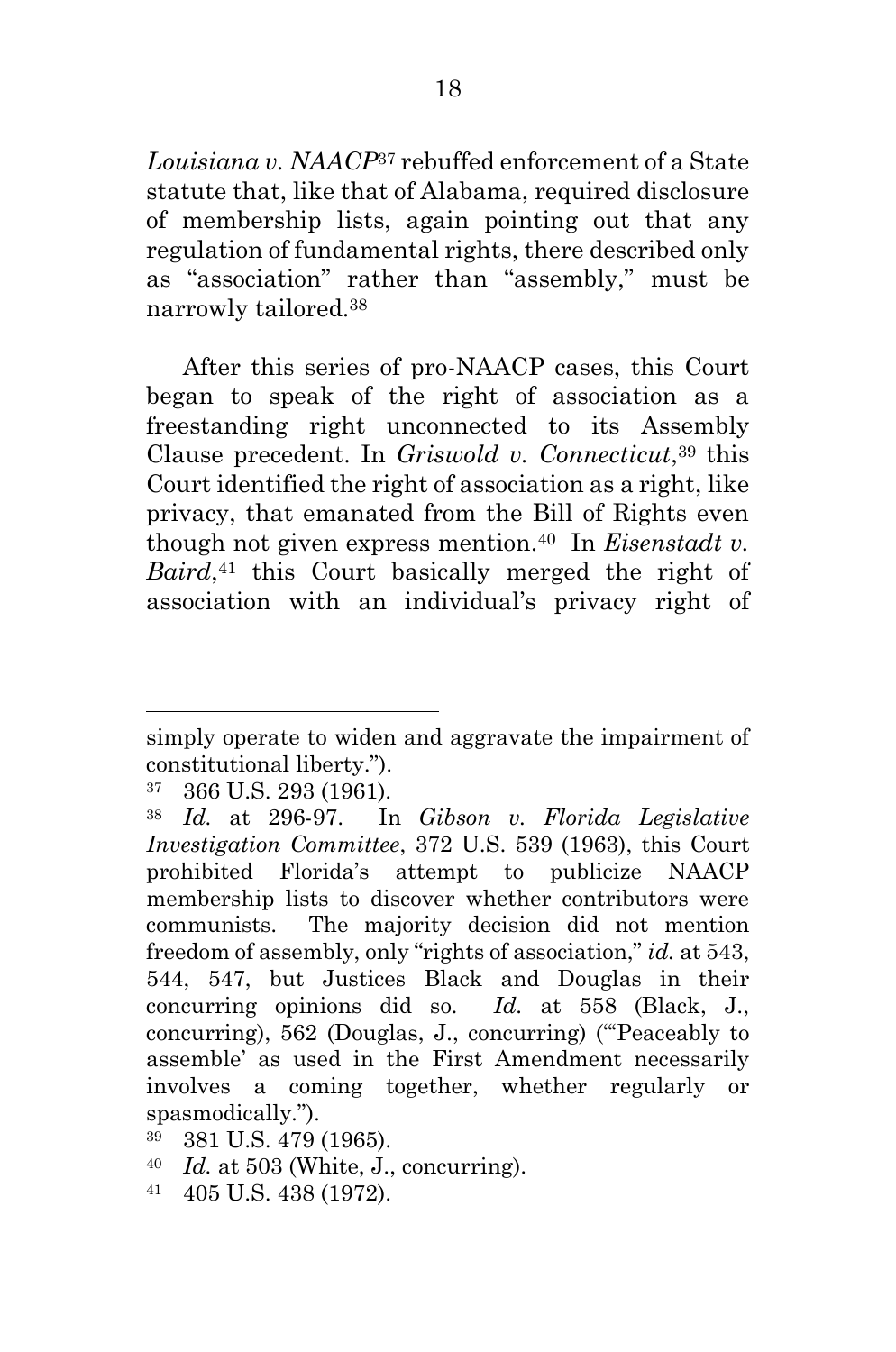personal autonomy.42 This transmogrification of the right of association into a specie of privacy interest would serve to cut back on the protections provided groups by the Assembly Clause, protections repeatedly recognized by this Court.43 In relation to the membership and contributor interests protected by the right to assembly and at issue in these cases, that is most clearly seen in *Roberts v. United States Jaycees*<sup>44</sup> and *Christian Legal Society v. Martinez*. 45

### **A. This Court in** *Roberts v. United States Jaycees* **Unduly Restricted the Right to Assembly** *Sub Silentio*

At issue in *Roberts* was the Jaycees's policy to allow women as associates in their service clubs, but not as full voting members. Minnesota cited the organization for violation of its civil rights law prohibiting sex discrimination, and the Jaycees defended on the basis of their right of association.<sup>46</sup> Justice Brennan, in a lead opinion only fully joined by three other justices, divided the "freedom of association" cases into "intimate" and "expressive"

<sup>42</sup> *Id.* at 453 ("Yet the marital couple is not an independent entity with a mind and heart of its own, but an association of two individuals each with a separate intellectual and emotional makeup. If the right of privacy means anything, it is the right of the individual*,* married or single, to be free from unwarranted governmental intrusion into matters so fundamentally affecting a person as the decision whether to bear or beget a child."

<sup>43</sup> *See generally* Inazu, *supra* note 2, at 119-50.

<sup>44</sup> 468 U.S. 609 (1984).

<sup>45</sup> 561 U.S. 661 (2010).

<sup>46</sup> 468 U.S. at 612-15.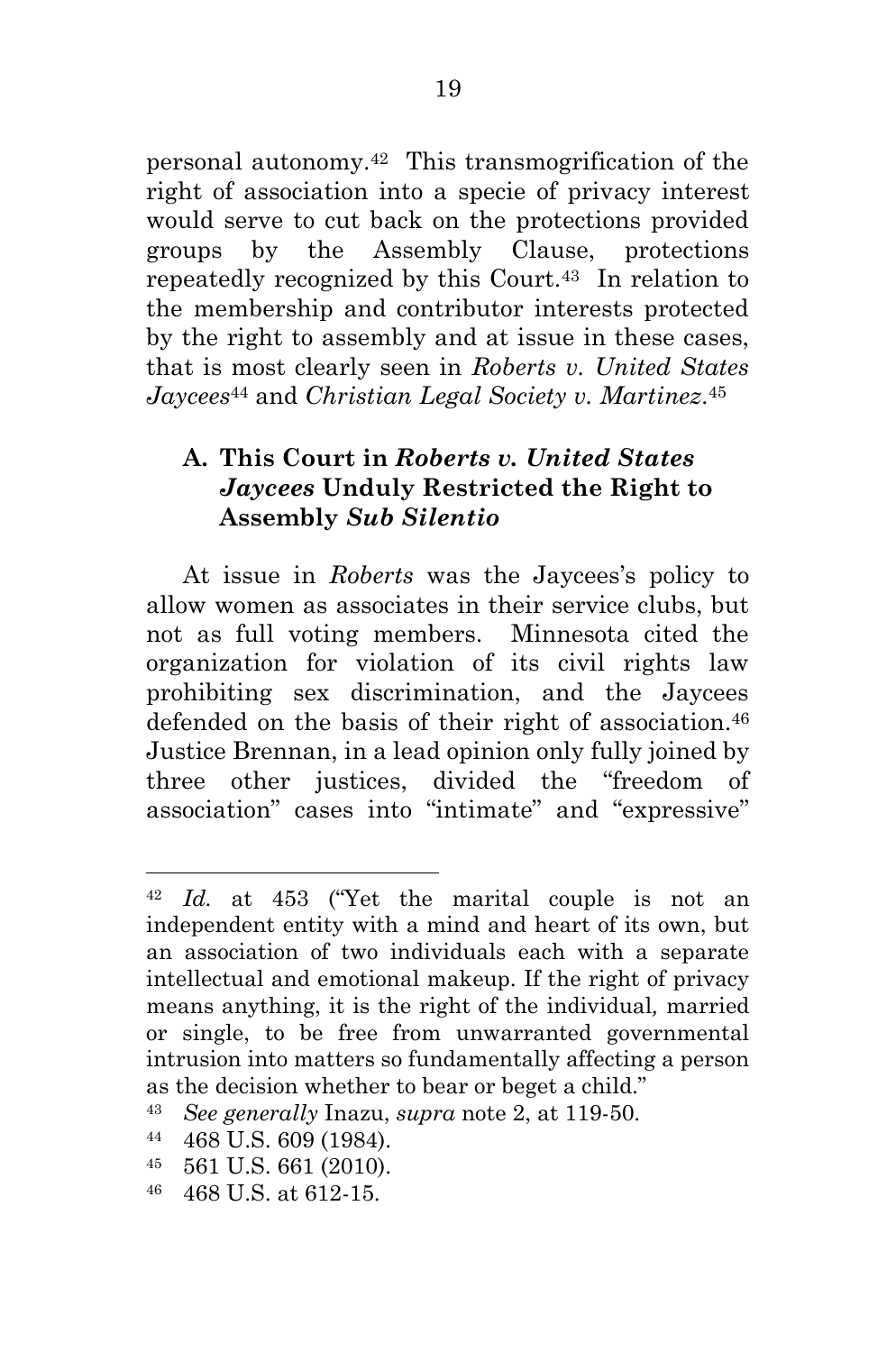categories.47 He first held that the Jaycees were not entitled to the right of "intimate association" such as had been recognized in *Griswold* and *Eisenstadt* and so were not entitled to strict scrutiny analysis.<sup>48</sup> Turning to expressive association, which he defined as the right when it operated to support and enhance other First Amendment rights of speech, press, religion, and petition, he applied a less rigorous test and found that the Jaycees's rights were outweighed by the compelling interests of the state in eliminating sex discrimination in a sufficiently narrowly tailored manner. Devoting much of his text to extolling the importance of eliminating sex discrimination, he gave short shrift to the interests of the Jaycees, finding that the regulation was viewpoint neutral and that there was "no basis in the record for concluding that admission of women as full voting members will impede the organization's ability to engage in these protected activities or to disseminate its preferred views." <sup>49</sup>

Justice O'Connor, concurring solely, voted to uphold the regulation of the Jaycees's membership, but on a different ground. She criticized Justice Brennan's reasoning that the organization's membership criteria did not materially affect its message: "Protection of the association's right to define its membership derives from the recognition that the formation of an expressive association is the creation of a voice, and the selection of members is the

<sup>47</sup> *Id.* at 617-18.

<sup>48</sup> *Id.* at 618-21. Justice O'Connor, concurring, basically agreed with this part of Justice Brennan's opinion. *Id.* at 631.

<sup>49</sup> *Id.* at 622-29.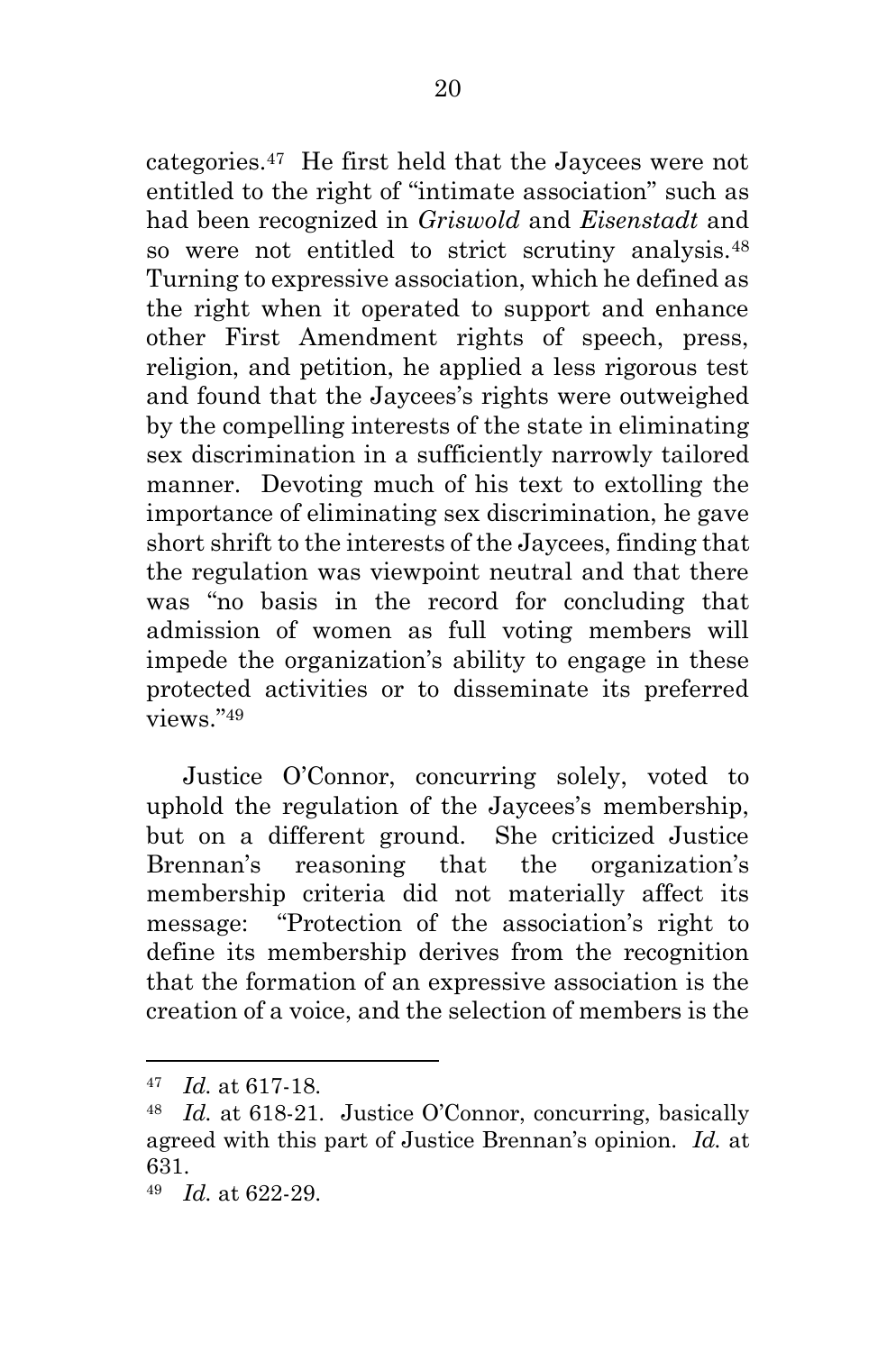definition of that voice." <sup>50</sup> She saw the Jaycees, however, as a *commercial* association that has less rights than an expressive association. An "organization engaged in commercial activity enjoys only minimal constitutional protection of its recruitment, training, and solicitation activities," and regulation of such activities, she wrote, should receive only rational basis review.51 The Jaycees, for her, fell on the commercial side of the line because it, "first and foremost, . . . promotes and practices the art of solicitation and management." 52

The principles of this Court's Assembly Clause cases should have been applied in *Roberts*, and, under them, it was wrongly decided. While the purpose of anti-discrimination laws in promoting equality are praiseworthy, the very purpose of the right of assembly is to allow our citizenry to establish groups by "discriminating" using criteria of their own choosing. That freedom guards dissent and free expression, which are also values of fundamental importance in our constitutional system. The right of assembly "cannot be denied without violating those fundamental principles of liberty and justice which lie at the base of all civil and political institutions." 53 Only "the gravest abuses, endangering paramount interests, give occasion for permissible limitation." 54

<sup>50</sup> *Id.* at 632-34 (O'Connor, J., concurring in part and concurring in the result).

<sup>51</sup> *Id.* at 634-35.

<sup>52</sup> *Id.* at 639-40.

<sup>53</sup> *DeJonge*, 299 U.S. at 364; *accord Bates*, 361 U.S. at 522-23; *Barnette*, 319 U.S. at 638; *Whitney*, 274 U.S. at 375-77 (Brandeis, J., concurring).

<sup>54</sup> *Thomas*, 323 U.S. at 530.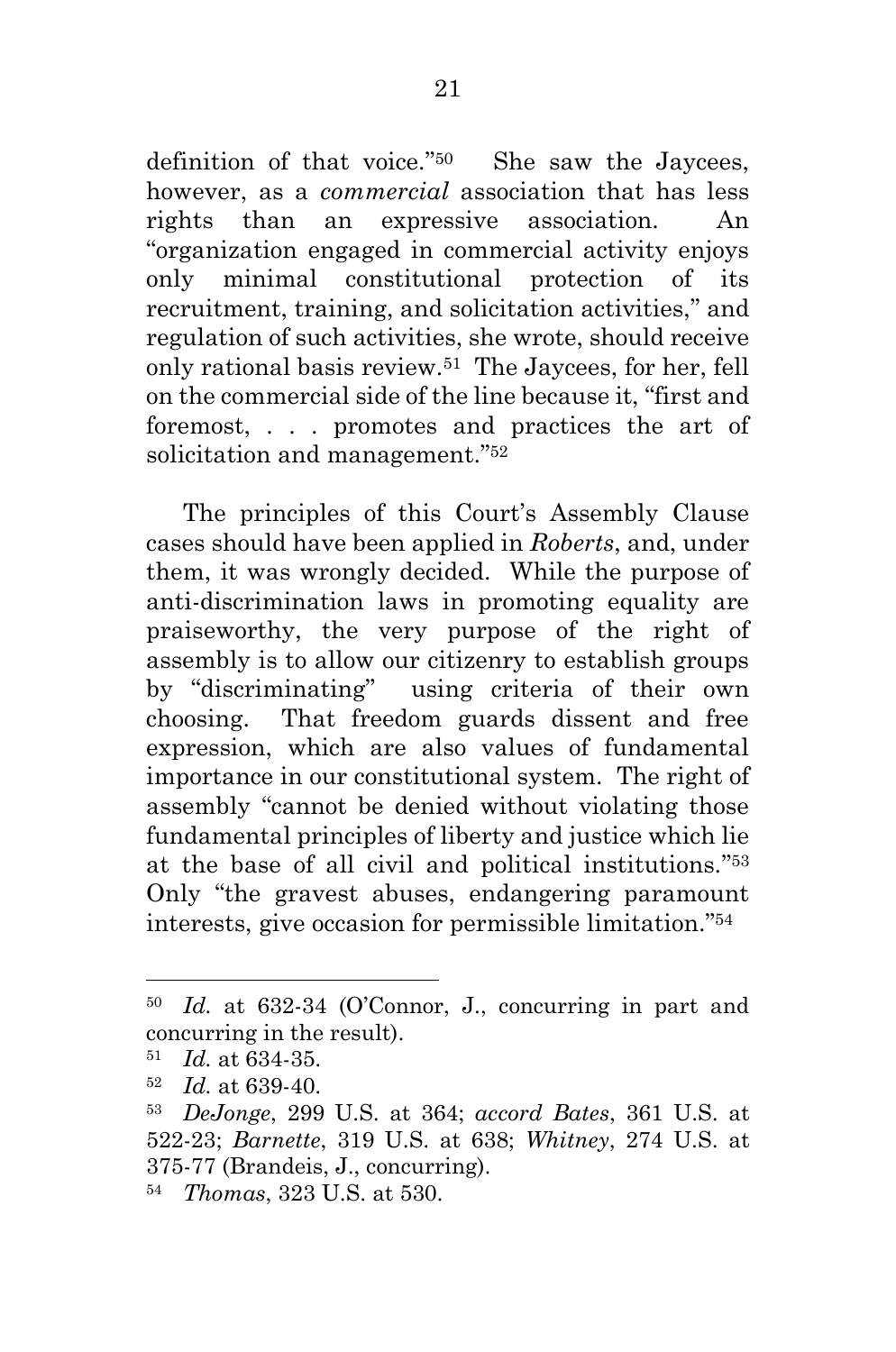The perceived harm of the Jaycees not extending full membership privileges to women did not rise to this level. Historically, we have allowed association under the freedom of assembly for expression of opinions considered reprehensible by the majority.<sup>55</sup> To allow that freedom to be abridged simply because it does not accord with majoritarian sensibilities regarding "the" common good makes the freedom "nothing," as Elbridge Gerry put it when supporting the provision.<sup>56</sup>

Justice O'Connor rightly criticized Justice Brennan's linchpin that forcing the Jaycees to change their membership criteria would not alter their group expression.57 The very statement of the proposition defeats it, because membership criteria *always* define the message of the group, whether they be Odd Fellows or sorority sisters, libertarians or communists, Catholics or Muslims. The Jaycees *qua* organization is a valid form of expression; its membership criteria define who they are and proclaim a message. As the First Circuit noted in the context of a gay club, the very fact that people had formed such a group made a statement, one that at the time was decidedly not majoritarian: "beyond the specific

<sup>55</sup> *See Gilmore v. Montgomery*, 417 U.S. 556, 575 (1974) ("The freedom to associate applies to the beliefs we share, and to those we consider reprehensible. It tends to produce the diversity of opinion that oils the machinery of democratic government and insures peaceful, orderly change.").

<sup>56</sup> *See* Cogan, *supra* note 14, at 145.

<sup>57</sup> *See Roberts*, 468 U.S. at 633 (O'Connor, J., concurring in part and concurring in the result).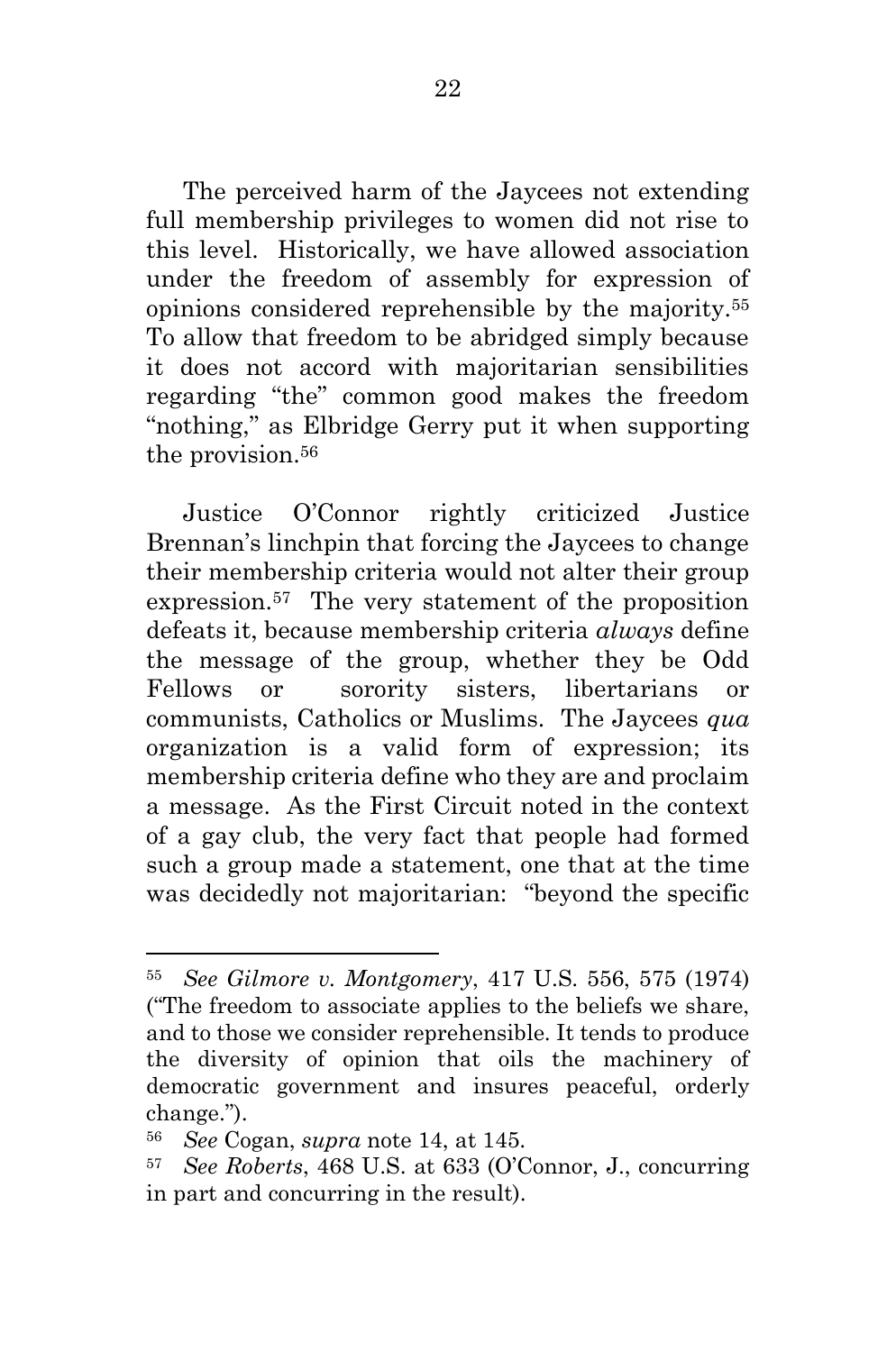communications at [its] events is the basic 'message' [Gay Students Organization] seeks to convey—that homosexuals exist, that they feel repressed by existing laws and attitudes, that they wish to emerge from their isolation, and that public understanding of their attitudes and problems is desirable for society." <sup>58</sup> When the government forces a change to membership, it changes the group's composition and character, thus changing its common message. Compelled association is just as unconstitutional as compelled speech. Indeed, Justice Brennan in *Roberts* recognized as much:

> There can be no clearer example of an intrusion into the internal structure or affairs of an association than a regulation that forces the group to accept members it does not desire. Such a regulation may impair the ability of the original members to express only those views that brought them together. Freedom of association therefore plainly presupposes a freedom not to associate.<sup>59</sup>

In summary, both opinions in *Roberts* failed to apply the basic principle articulated by this Court in its Assembly Clause precedent that the very fact of gathering in a particular group and jointly articulating membership criteria is central to the message, purpose, and identity of the group and deserves the highest constitutional protection. Justice Brennan diluted this principle by dividing

<sup>58</sup> *Gay Students Org. of the Univ. of N.H. v. Bonner*, 509 F.2d 652, 661 (1st Cir. 1974).

<sup>59</sup> 468 U.S. at 623.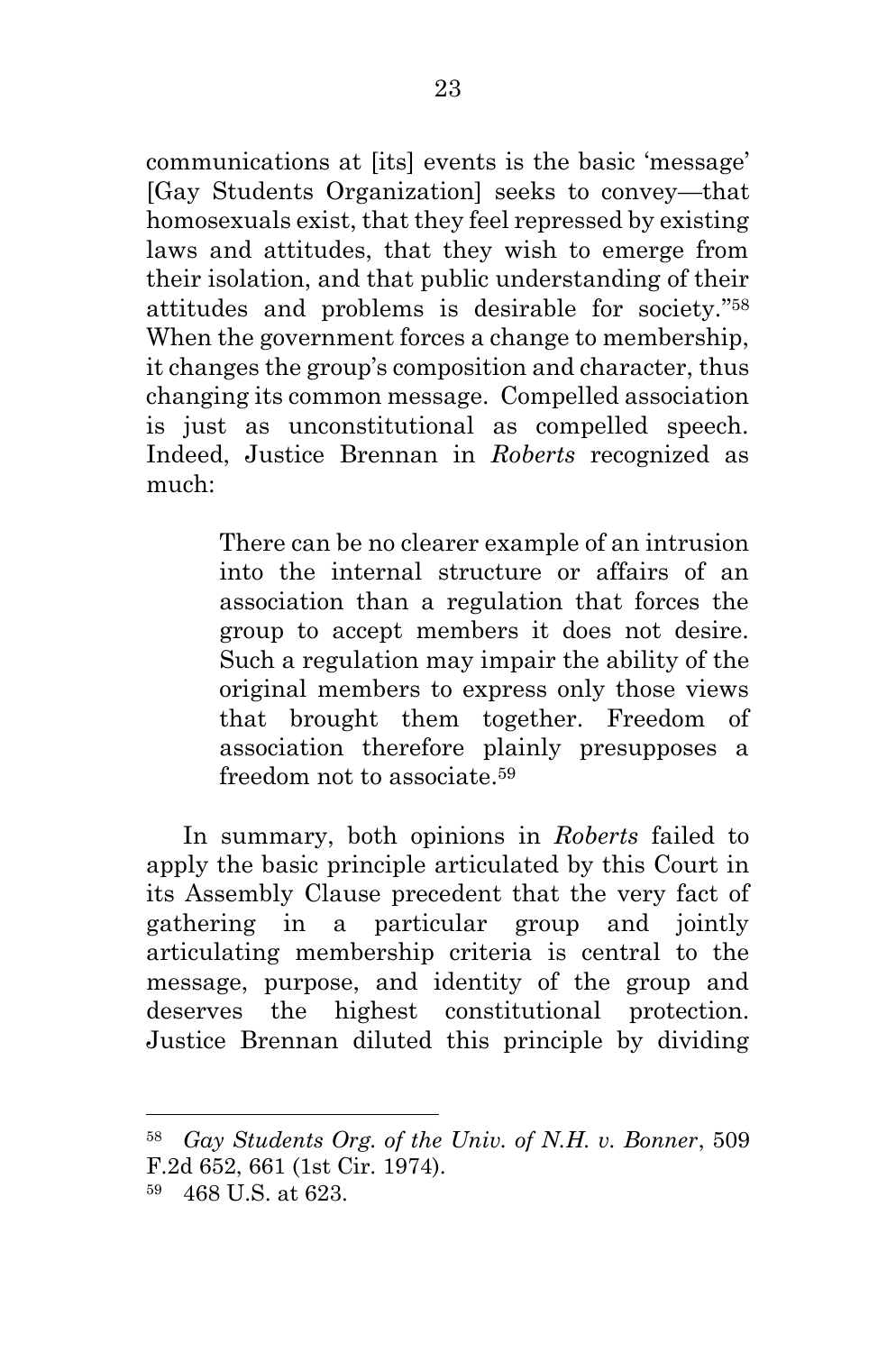groups between the intimate and the expressive, 60 drawing a line nowhere found in the text of the First Amendment. <sup>61</sup> Justice O'Connor gave less weight to the Jaycees because they engaged in commercial activities (even while admitting that their meetings also had a significant social component and that they engaged in speech and petition).62 Her formulation fails both because if finds no support in the text and because it is easily manipulable. As she applied it, groups such as labor unions, which are fully protected by the freedom of assembly,<sup>63</sup> would lack robust association rights.

After *Roberts*, this Court's opinions were mixed when viewed through the lens of this Court's Assembly Clause precedents. <sup>64</sup> This Court came closest to following them in *Boy Scouts of America v. Dale* when it stated, "The forced inclusion of an unwanted person in a group infringes the group's freedom of expressive association if the presence of that person affects in a significant way the group's

<sup>60</sup> *See id.* at 618-20.

<sup>61</sup> *See* Richard A. Epstein, "The Constitutional Perils of Moderation: The Case of the Boy Scouts," 74 *So. Cal. L. Rev*. 122 (2000) (arguing that the distinction between expressive and nonexpressive association "is indefensible both as a matter of political theory and constitutional law").

<sup>62</sup> *See Roberts*, 468 U.S. at 639-40.

<sup>63</sup> *See, e.g.*, *Thomas*, 323 U.S. at 520-24.

<sup>64</sup> This Court followed *Roberts* in *Board of Directors of Rotary International v. Rotary Club of Duarte*, 481 U.S. 537 (1987), and *New York State Club Association v. City of New York*, 487 U.S. 1 (1988), in which cases the foundational reasoning also ignores Assembly Clause precedent.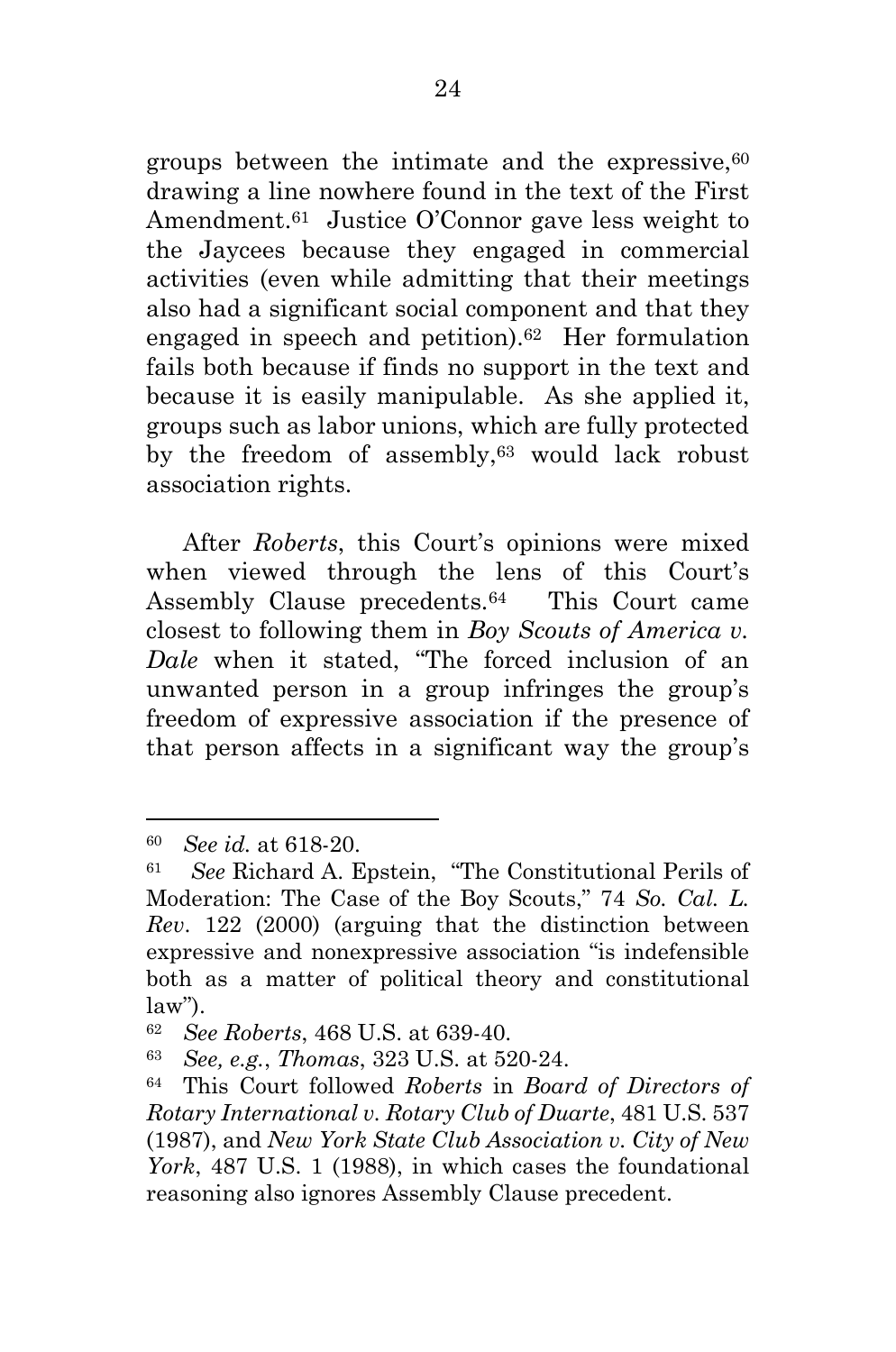ability to advocate public or private viewpoints." <sup>65</sup> But associations have no burden to prove that compelled changes to their membership criteria would affect them in a "significant" way. As this Court held in *NAACP*, determining membership is an inherent and inviolable part of the right of assembly.<sup>66</sup>

### **B. This Court in** *Christian Legal Society v. Martinez* **Wrongly Disregarded the Organization's Freedom of Assembly**

*Christian Legal Society v. Martinez* ("*CLS*") presented this Court with a direct attack on the leadership criteria of a religious association by a public university. True to its name, the society required its leadership to be Christian and to behave accordingly. And true to its Scriptures, CLS believed it un-Christian to engage in homosexual activity or to advocate for it as normative behavior. The university found that the society had violated the school's proscription of discrimination on the basis of religion and sexual orientation that it interpreted as making all students eligible for all club positions ( "allcomers" policy). It refused to recognize CLS as a school club, denying it monetary, publicity, and other benefits available to other campus voluntary organizations.<sup>68</sup>

If this Court's Assembly Clause precedent had been applied, it would have been an open-and-shut case. Of course the society violated an "all-comers"

<sup>65</sup> 530 U.S. 640, 648 (2000).

<sup>66</sup> 357 U.S. at 460-62.

<sup>67</sup> 561 U.S. at 708, 727 (Alito, J., dissenting).

<sup>68</sup> *Id.* at 671-73.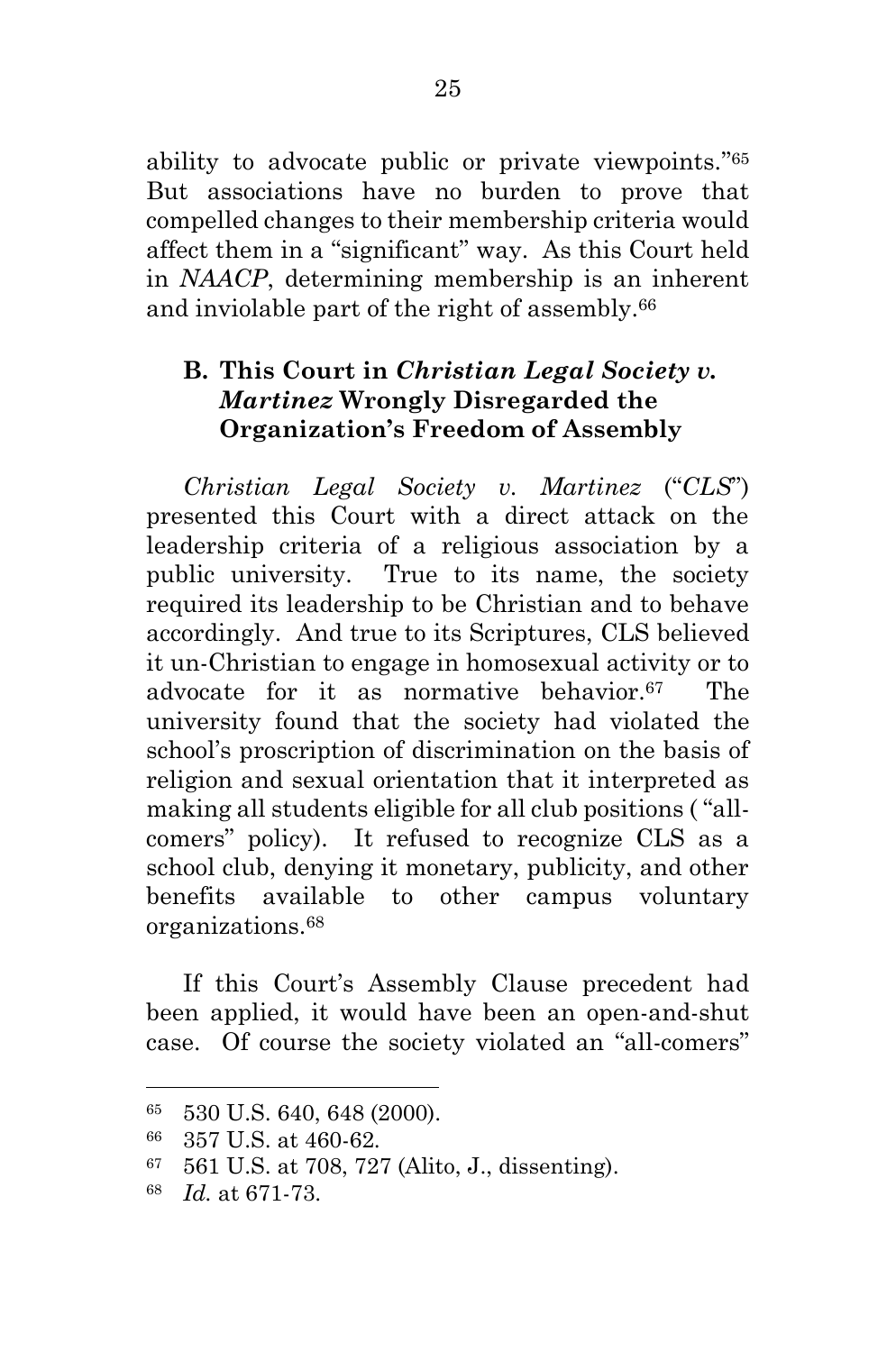rule; all assemblies do, because the act of selection and discrimination among a general population defines their very nature. Of course CLS, gathered around its religion, was protected by the freedom of assembly, which is a correlative right to freedom of religion and allows it to be freely exercised; after all, the freedom of assembly was insisted upon originally at least in part to protect those with unfavored religious views, such as William Penn and the Quakers. Of course the leadership criteria for CLS was instrumental in its assembly, as it prescribed and protected the organization's very purpose. And of course the school had no compelling interest justifying its repression of the Christians' freedom of assembly, any more than the States that sought to repress membership in NAACP had a compelling interest in limiting that organization's assembly and activities.<sup>69</sup>

But this Court did not apply its Assembly Clause precedent when it ruled against CLS. Instead, it basically disregarded the society's association argument and found that, as a speech restriction, the "all-comers" policy was "reasonable" and "viewpoint neutral." The Court brushed aside as "more hypothetical than real" CLS's argument that, by requiring it to admit those to leadership who did not share its formative principles, it would be changing its very character, claiming there had been no showing of such attempts.<sup>71</sup> But this is not an issue that should be dependent on factual development; it is a

<sup>69</sup> *See also Healy v. James*, 408 U.S. 169 (1972) (striking down university's refusal to recognize as a campus club Students for a Democratic Society).

<sup>70</sup> 561 U.S*.* at 669.

<sup>71</sup> *Id*. at 692.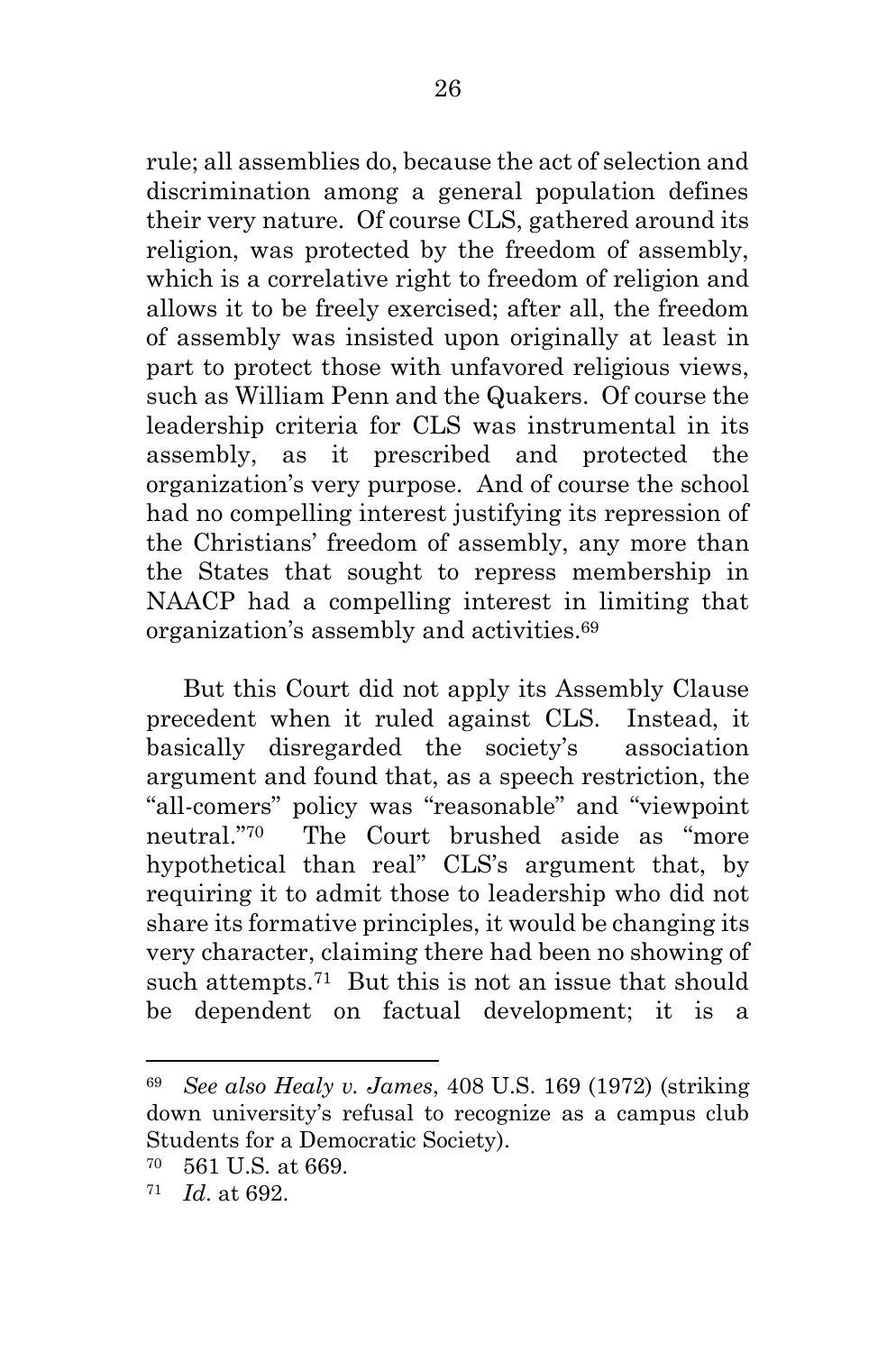definitional constant that must be respected, if the Assembly Clause is to have any force at all.<sup>72</sup> Otherwise, the freedom of assembly will be forgotten and converted into an instrument for the people to voice what the State at the time considers to fall within "the public good." This is a concept the Framers considered and rejected, as it makes the freedom of assembly meaningless. It is perhaps no surprise, then, that in decisions such as *CLS* the freedom of assembly played no part, when it should have been determinative.

### **V. This Court's Precedent with Respect to First Amendment Freedoms Cognate with Assembly Should Guide This Court's Assembly Jurisprudence**

The road to recapture a proper understanding of the freedom of assembly is paved with recognition that, as the Court expressed it in *DeJonge*, that freedom is "cognate" with other First Amendment rights and "equally fundamental." <sup>73</sup> It is cognate in both senses of the word: (a) it derives from the same original text as the rights of speech, press, religion, and petition; and (b) it is a related, correlative right to each of those, embellishing, sustaining, and interlocking with them. As this Court has done in the past, it should look to applicable precedent regarding those other freedoms, especially speech and religion, when adjudicating the contours of the freedom of assembly.

<sup>72</sup> *See Roberts*, 468 U.S. at 623.

<sup>73</sup> 299 U.S. at 364; *see also Thomas*, 323 U.S. at 530; *Barnette*, 319 U.S. at 638.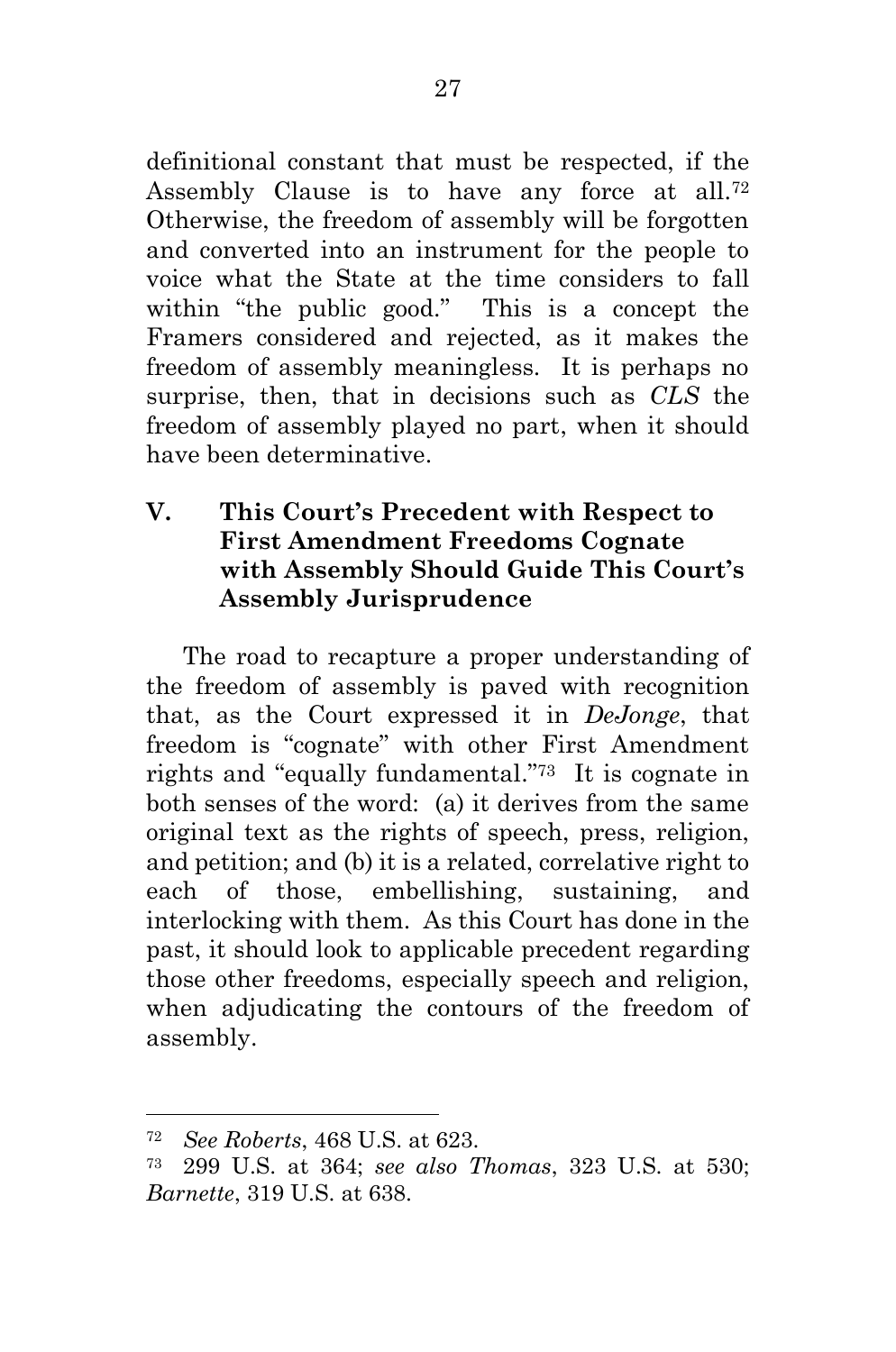Assembly is perhaps most closely associated with speech, for these freedoms are mutually reinforcing: the act of assembly itself makes a statement, and speech does little good if it has no audience. The particular protections provided to speech that are equally applicable to assembly include the prohibition of prior restraints, including licensing requirements. The Court properly noted and relied on this overlap in *Thomas v. Collins.*<sup>74</sup>

Subject matter protections of speech and assembly also should overlap. While this Court has cautiously applied somewhat more limited protections to speech of a purely commercial nature, almost all speech is broadly protected, be its subject matter political, religious, economic, social, civic, or professional.<sup>75</sup> This Court recognized that the freedom of assembly has the same reach in *NAACP*. <sup>76</sup> And, of course, this Court should protect assembly even if its purpose and what it communicates is unpopular or considered wrongheaded or reactionary, just as it does speech.<sup>77</sup> This Court recognized as much in *Dale*, relying on speech precedent to do so: "As is true of all expressions of First Amendment freedoms, the courts may not interfere on the ground that they view a particular expression as unwise or irrational." 78

<sup>74</sup> 323 U.S. at 530-34.

<sup>75</sup> *See generally NIFLA v. Bacerra*, 138 S. Ct. 2361 (2018).

<sup>76</sup> 357 U.S. at 460; *see also Whitney*, 274 U.S. at 373 (Brandeis, J., concurring).

<sup>77</sup> *See, e.g.*, *Matal v. Tam*, 137 S. Ct. 1744 (2017); *Snyder v. Phelps*, 562 U.S. 443 (2011).

<sup>78</sup> 530 U.S. at 651 (quoting *United States* v. *Wis. ex rel. La Follette,* 450 U. S. 107, 124 (1981)).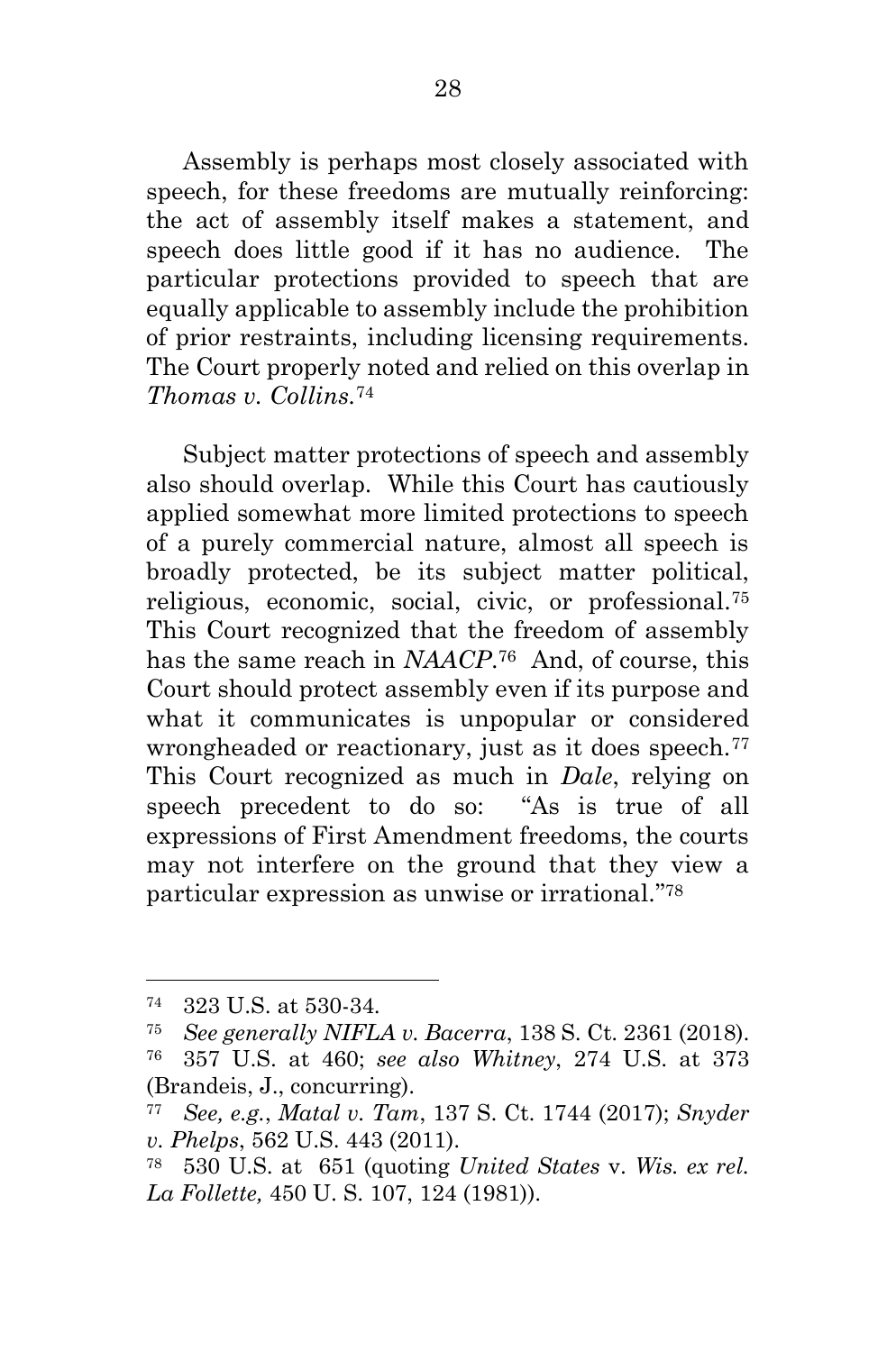This Court has also frequently held that a necessary corollary to the right to speak is the right *not* to speak; compelled speech is prohibited.<sup>79</sup> Assembly also carries with it the right *not* to assemble with others. Compelled assembly is the antithesis of the essence of the right, voluntariness. What Justice Brennan wrote with respect to "freedom of association" in *Roberts*, that "[f]reedom of association ... plainly presupposes a freedom not to associate,"<sup>80</sup> is no less true of its generating right of assembly.

This Court's speech jurisprudence allows time, place, and manner restrictions by the State, but such regulation must be content and viewpoint neutral.<sup>81</sup> These precedents are equally applicable to assembly.82 Such precedent must not be misused, however, as this Court did in *CLS*, to gloss over that the determination of who should and should not be admitted to membership and leadership in a group is, by definition, expressing the viewpoint of those forming the society, a central protection of the Assembly Clause.

This central point, which applies most directly to the member-donors in these cases, is also a central

<sup>79</sup> *See, e.g.*, *Agency for Int'l Dev. v. All. for Open Soc'y Int'l, Inc.*, 570 U.S. 205 (2013); *Wooley v. Maynard*, 430 U.S. 705 (1977).

<sup>80</sup> 468 U.S. at 623. *Hurley v. Irish-American Gay, Lesbian and Bisexual Group of Boston, Inc.*, 515 U.S. 557 (1995), decided on compelled speech grounds, could even more appropriately have been considered unconstitutional compelled assembly.

<sup>81</sup> *See generally Reed v. Town of Gilbert*, 576 U.S. 155 (2015).

<sup>82</sup> *See, e.g.*, *Roberts*, 468 U.S. at 622-29.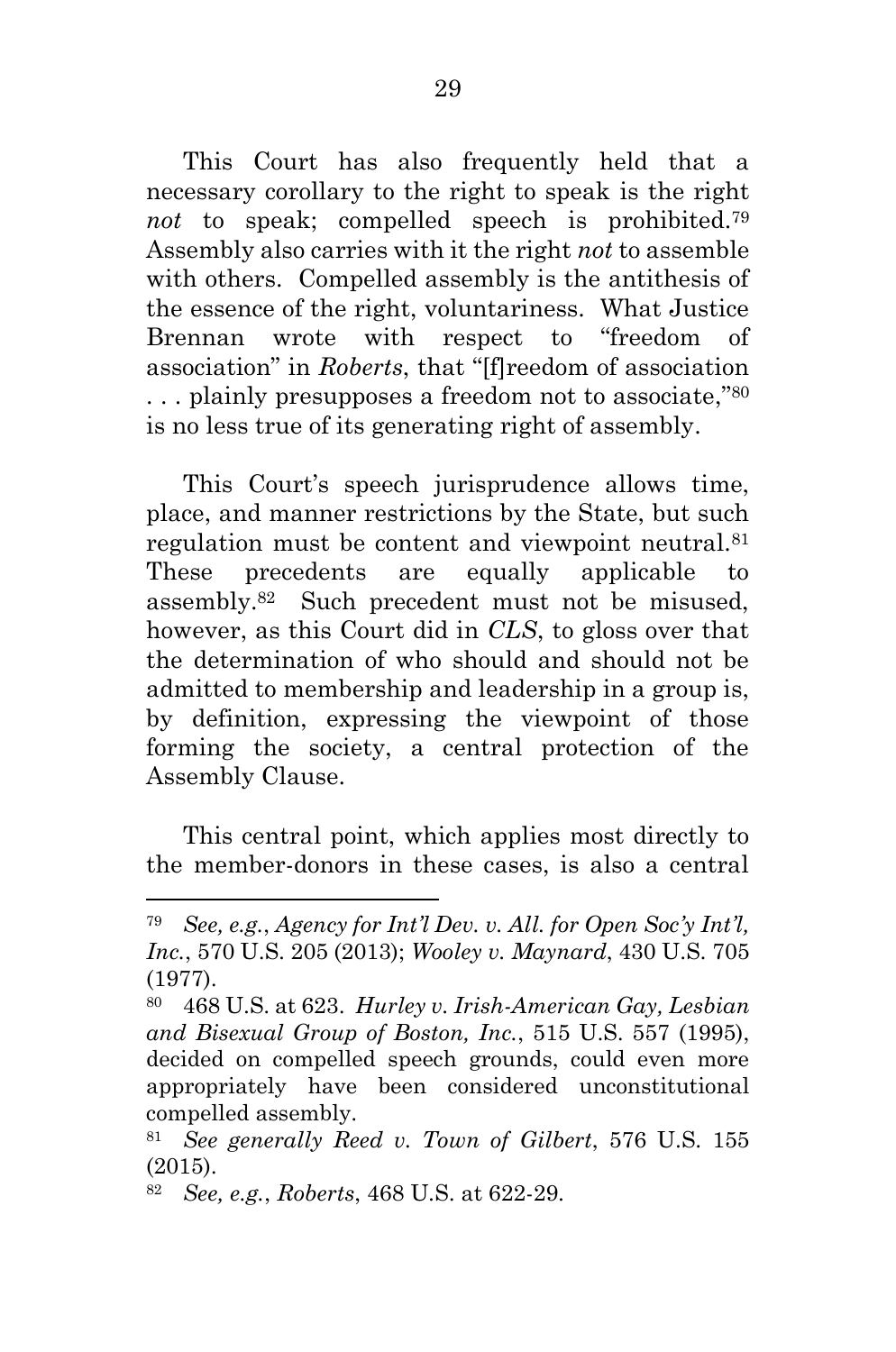principle in this Court's precedent upholding freedom of religion. This Court has recently reaffirmed, based on the historical purpose and understanding of the Religion Clauses, that the state may not interfere with a religious organization's determination of who will be its leaders and teachers, as this is integral to the organization's very character and existence.83 This holds true with all assemblies. As Justice Brennan ackowledged in *Roberts*, "there can be no clearer example of an intrusion into the internal structure or affairs of an association than a regulation that forces the group to accept members it does not desire." <sup>84</sup>

And there is an overarching principle that is applied to both speech and religious regulation that also should be applied to restriction and repression of the right of assembly. Restrictions of the State on speech and religion can only stand if they serve a compelling interest and are implemented by the least restrictive means, i.e., they receive "strict scrutiny." <sup>85</sup> This Court applied these principles to assembly and association in *NAACP*, holding that "curtailing the freedom to associate is subject to the closest scrutiny." <sup>86</sup> It should reaffirm here that freedom of assembly not only deserves, but requires, the same protections as its cognate, co-equal, First Amendment freedoms.

<sup>83</sup> *See Hosanna-Tabor Evan. Lutheran Church and Sch. v. EEOC*, 565 U.S. 171 (2012); *see also Our Lady of Guadalupe Sch. v. Morrisey-Berru*, 140 S. Ct. 2049 (2020). <sup>84</sup> 468 U.S. at 623.

<sup>85</sup> *See, e.g.*, *Citizens United v. FEC*, 558 U.S. 310 (2010) (speech); *Church of Lukumi Babalu Aye, Inc. v. Hialeah*, 508 U.S. 520 (1993) (religion).

<sup>86</sup> 357 U.S. at 461.